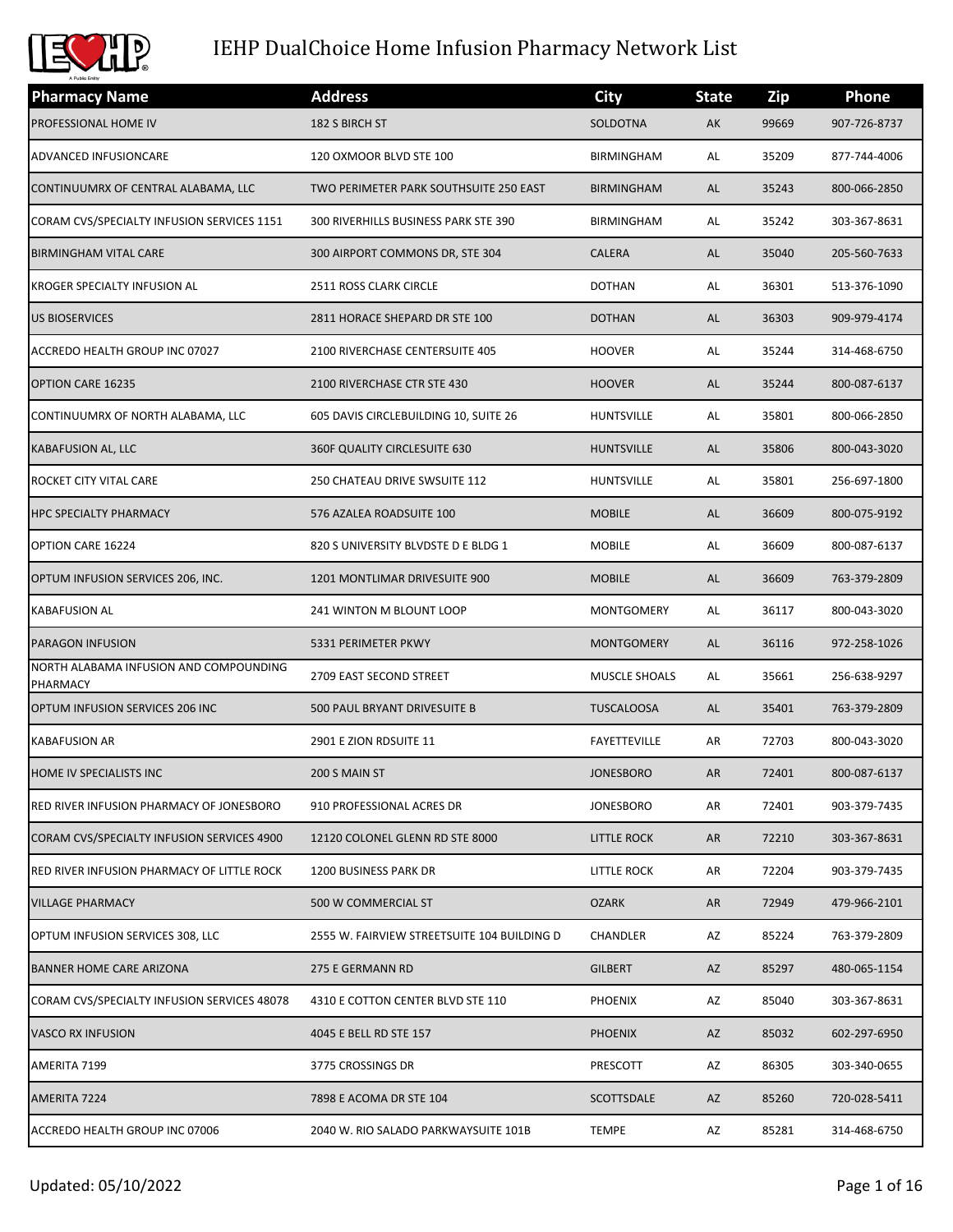

| <b>Pharmacy Name</b>                        | <b>Address</b>                       | <b>City</b>         | <b>State</b> | Zip   | Phone        |
|---------------------------------------------|--------------------------------------|---------------------|--------------|-------|--------------|
| <b>OPTION CARE 16203</b>                    | 7850 S HARDY DR STE 105              | <b>TEMPE</b>        | AZ           | 85284 | 800-087-6137 |
| AMERITA 7198                                | 2002 N FORBES BLVD STE 104           | <b>TUCSON</b>       | AZ           | 85745 | 303-340-0655 |
| BANNER HOME CARE PHARMACY- TUCSON           | 575 E RIVER RDSTE 103                | <b>TUCSON</b>       | AZ           | 85704 | 480-065-1154 |
| CORAM CVS/SPECIALTY INFUSION SERVICES 1573  | 6375 E TANQUE VERDE RDSTE 50         | <b>TUCSON</b>       | AZ           | 85715 | 909-979-4174 |
| SUTTER INFUSION PHARMACY SERVICES 2         | 1105 ATLANTIC AVE STE 102            | ALAMEDA             | CA           | 94501 | 510-045-8900 |
| <b>QUADRACARE INC</b>                       | 981 S MERIDIAN AVE                   | ALHAMBRA            | CA           | 91803 | 626-657-8052 |
| <b>US BIOSERVICES</b>                       | 5100 E HUNTER AVESTE 101             | ANAHEIM             | CA           | 92807 | 909-979-4174 |
| CORAM CVS/SPECIALTY INFUSION SERVICES 48080 | 3101 SILLECT AVESUITE 109            | BAKERSFIELD         | CA           | 93308 | 909-979-4174 |
| <b>OPTION CARE 13579</b>                    | 5800 DISTRICT BLVD STE 200           | <b>BAKERSFIELD</b>  | CA           | 93313 | 312-294-2510 |
| OSO HOME CARE PHARMACY                      | 2811 N. LIMA                         | <b>BURBANK</b>      | CA           | 91504 | 949-966-7126 |
| SILICON VALLEY PHARMACY & INFUSION          | 1550 WINCHESTER BLVD                 | CAMPBELL            | CA           | 95008 | 408-837-5381 |
| SANTA BARBARA SPECIALTY PHARMACY            | 4690 CARPINTERIA AVE SUITE B         | CARPINTERIA         | CA           | 93013 | 805-577-2061 |
| <b>MID VALLEY HEALTH SERVICES</b>           | 2800 MITCHELL RDSUITE P-U            | <b>CERES</b>        | CA           | 95307 | 209-953-1858 |
| KABAFUSION, LLC                             | 17777 CENTER COURT DRIVESUITE 175    | <b>CERRITOS</b>     | CA           | 90703 | 800-043-3020 |
| ACCREDO HEALTH GROUP INC 07001              | 2410 WARDLOW ROADSTE 101             | <b>CORONA</b>       | CA           | 92878 | 314-468-6750 |
| <b>OWL SPECIALTY PHARMACY</b>               | 1010 E ARROW HWY                     | COVINA              | CA           | 91724 | 626-696-1061 |
| <b>IV LEAGUE</b>                            | 6076 BRISTOL PKWYSTE 104             | <b>CULVER CITY</b>  | CA           | 90230 | 310-064-1500 |
| <b>BIOLOGIC INFUSION PHARMACY</b>           | 8851 WATSON ST STE A                 | <b>CYPRESS</b>      | CA           | 90630 | 855-585-3221 |
| <b>HUMBOLDT HOME INFUSION PROGRAM</b>       | 2612 HARRISON AVENUE                 | <b>EUREKA</b>       | CA           | 95501 | $ -$         |
| <b>BROOKS HEALTH CARE</b>                   | 5070 N SIXTH ST., SUITE 169          | <b>FRESNO</b>       | CA           | 93710 | 559-922-4800 |
| <b>PREFERRED EXCELLENT CARE</b>             | 10521 GARDEN GROVE BLVD              | <b>GARDEN GROVE</b> | <b>CA</b>    | 92843 | 714-459-3620 |
| WESTERN DRUG MEDICAL SUPPLY                 | 3604 SAN FERNANDO RD                 | GLENDALE            | CA           | 91204 | 818-895-6691 |
| <b>OWL REXALL DRUG</b>                      | 837 W ARROW HWY                      | <b>GLENDORA</b>     | CA           | 91740 | 626-696-1061 |
| CORAM CVS/SPECIALTY INFUSION SERVICES 1054  | 5571 EKWILL STREETSTE A AND B        | GOLETA              | CA           | 93117 | 909-979-4174 |
| CORAM CVS/SPECIALTY INFUSION SERVICES 1102  | 3160 CORPORATE PL                    | <b>HAYWARD</b>      | CA           | 94545 | 949-946-8964 |
| CRESCENT HEALTHCARE INC 15418               | 25901 INDUSTRIAL BLVD BLDG E         | HAYWARD             | CA           | 94545 | 800-087-6137 |
| <b>MEDRX INFUSION</b>                       | 415-417 N. OAK                       | <b>INGLEWOOD</b>    | CA           | 90302 | 310-067-2600 |
| <b>BIOSCRIP INFUSION SERVICES</b>           | 199 TECHNOLOGY DRIVESUITES 140 & 150 | <b>IRVINE</b>       | CA           | 92618 | 800-087-6137 |
| OPTUM INFUSION SERVICES 402, LLC            | 2300 MAIN STREETSUITE 150            | <b>IRVINE</b>       | CA           | 92614 | 844-458-2387 |
| OSO HOME CARE                               | 17175 GILLETTE AVE                   | <b>IRVINE</b>       | CA           | 92614 | 949-966-7126 |
| RIVER'S EDGE SPECIALTY PHARMACY             | 17332 VON KARMAN AVE STE 110         | <b>IRVINE</b>       | CA           | 92614 | 949-939-5780 |
| COMPLETE INFUSION CARE                      | 2310 S SEPULVEDA BLVD                | LOS ANGELES         | CA           | 90064 | 310-083-6666 |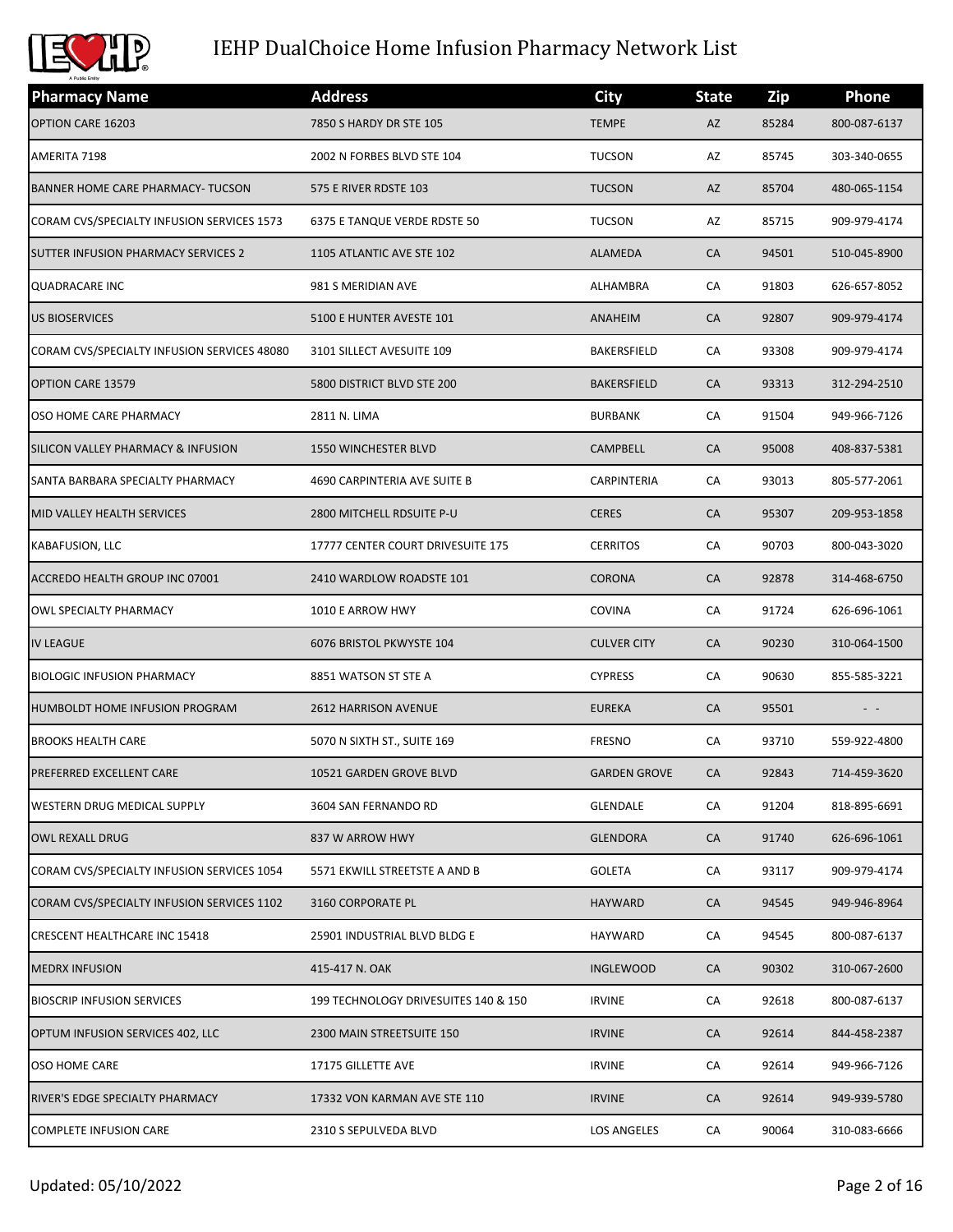

| <b>Pharmacy Name</b>                       | <b>Address</b>                  | <b>City</b>                       | <b>State</b> | <b>Zip</b> | Phone        |
|--------------------------------------------|---------------------------------|-----------------------------------|--------------|------------|--------------|
| CORAM CVS/SPECIALTY INFUSION SERVICES 1052 | 2710 MEDIA CENTER DRBLDG 6      | <b>LOS ANGELES</b>                | CA           | 90065      | 949-946-8964 |
| <b>VIVE RX PHARMACY</b>                    | 11207 S. LA CIENEGA BLVD.       | LOS ANGELES                       | CA           | 90045      | 310-067-6337 |
| OPTUM INFUSION SERVICES 401, LLC           | <b>455 RESERVATION RDSTE G</b>  | <b>MARINA</b>                     | CA           | 93933      | 763-379-2809 |
| LPCH CHILDRENS HOME PHARMACY               | 4600 BOHANNON DRIVESUITE 105    | <b>MENLO PARK</b>                 | CA           | 94025      | 650-072-6749 |
| CORAM CVS/SPECIALTY INFUSION SERVICES 1051 | 4355 E LOWELL ST C              | <b>ONTARIO</b>                    | CA           | 91761      | 949-946-8964 |
| AMERIPHARMA SPECIALTY CARE                 | 132 S ANITA DR                  | ORANGE                            | CA           | 92868      | 877-777-3773 |
| <b>SPECIALTY CARE RX</b>                   | 2140 W CHAPMAN AVE STE. 110     | ORANGE                            | CA           | 92868      | 714-494-6177 |
| AMBROSIA HEALTHCARE INC                    | 75060 GERALD FORD DR STE 2      | PALM DESERT                       | CA           | 92211      | 760-069-2000 |
| <b>OWENS INFUSION 9</b>                    | 2025 COURT STSTE D              | <b>REDDING</b>                    | CA           | 96001      | 530-024-1075 |
| <b>CRESCENT HEALTHCARE INC 15420</b>       | 2010 IOWA AVESTE 110            | RIVERSIDE                         | CA           | 92507      | 800-087-6137 |
| OPTUM INFUSION SERVICES 403, LLC           | 170 PROFESSIONAL CENTER DRSTE C | ROHNERT PARK                      | CA           | 94928      | 763-379-2809 |
| CORAM CVS/SPECIALTY INFUSION SERVICES 1101 | 9332 TECH CENTER DRSTE 100      | SACRAMENTO                        | CA           | 95826      | 949-946-8964 |
| OPTION CARE 15661                          | 3301 C ST STE 450               | SACRAMENTO                        | CA           | 95816      | 800-087-6137 |
| OPTUM INFUSION SERVICES 401, LLC           | 4610 NORTHGATE BLVDSUITE 130    | SACRAMENTO                        | CA           | 95834      | 844-458-2387 |
| SUTTER INFUSION PHARMACY SERVICE           | 8318 FERGUSON AVE               | SACRAMENTO                        | CA           | 95828      | 510-045-8900 |
| CORAM CVS/SPECIALTY INFUSION SERVICES 1569 | 12310 WORLD TRADE DR            | SAN DIEGO                         | CA           | 92128      | 949-946-8964 |
| <b>CRESCENT HEALTHCARE INC 15421</b>       | 15025 INNOVATION DR STE 100     | <b>SAN DIEGO</b>                  | CA           | 92128      | 800-087-6137 |
| UCSD HOME INFUSION PHARMACY 4              | 9610 RIDGEHAVEN CT STE A        | SAN DIEGO                         | CA           | 92123      | 619-954-6194 |
| <b>CRESCENT HEALTHCARE INC 15412</b>       | 11980 TELEGRAPH RDSTE 102       | <b>SANTA FE</b><br><b>SPRINGS</b> | CA           | 90670      | 800-087-6137 |
| <b>CRESCENT HEALTHCARE INC 15413</b>       | 11980 TELEGRAPH RDSTE 100       | SANTA FE<br><b>SPRINGS</b>        | CA           | 90670      | 800-087-6137 |
| DIGNITY HEALTH HOME INFUSION SERVICES      | 124 S COLLEGE DR                | SANTA MARIA                       | CA           | 93454      | 805-573-3830 |
| APEX INFUSION PHARMACY                     | 3299 E HILL ST #301             | SIGNAL HILL                       | CA           | 90755      | 562-259-6800 |
| <b>OPTION CARE 12613</b>                   | 9401 CHIVERS AVE                | <b>SUN VALLEY</b>                 | CA           | 91352      | 800-087-6137 |
| <b>KROGER SPECIALTY INFUSION CA</b>        | 19110 VAN NESS AVE              | <b>TORRANCE</b>                   | СA           | 90501      | 513-376-1090 |
| <b>PREMIER INFUSION CARE</b>               | 19500 NORMANDIE AVE             | <b>TORRANCE</b>                   | CA           | 90502      | 866-636-2525 |
| CORAM CVS/SPECIALTY INFUSION SERVICES 1053 | 3002 DOW AVESTE 104             | <b>TUSTIN</b>                     | CA           | 92780      | 949-946-8964 |
| <b>INTEGRATED CARE SYSTEMS</b>             | 7140 W PERSHING COURT           | <b>VISALIA</b>                    | CA           | 93291      | 559-973-2896 |
| KAWEAH HEALTH HOME INFUSION PHARMACY       | 602 W WILLOWSTE A               | <b>VISALIA</b>                    | CA           | 93291      | 559-962-2740 |
| CALIFORNIA SPECIALTY PHARMACY              | 13027 HADLEY ST STE B           | <b>WHITTIER</b>                   | CA           | 90601      | 562-269-6305 |
| CHEMIQUE PHARMACEUTICALS, INC              | 13306 E WHITTIER BLVD           | <b>WHITTIER</b>                   | CA           | 90602      | 562-269-0921 |
| AMERITA, INC 7177                          | 7307 S REVERE PKWY              | CENTENNIAL                        | CO           | 80112      | 303-340-0655 |
| CORAM CVS/SPECIALTY INFUSION SERVICES 1542 | 12450 E ARAPAHOE RDSUITE A1     | CENTENNIAL                        | CO           | 80112      | 303-367-8631 |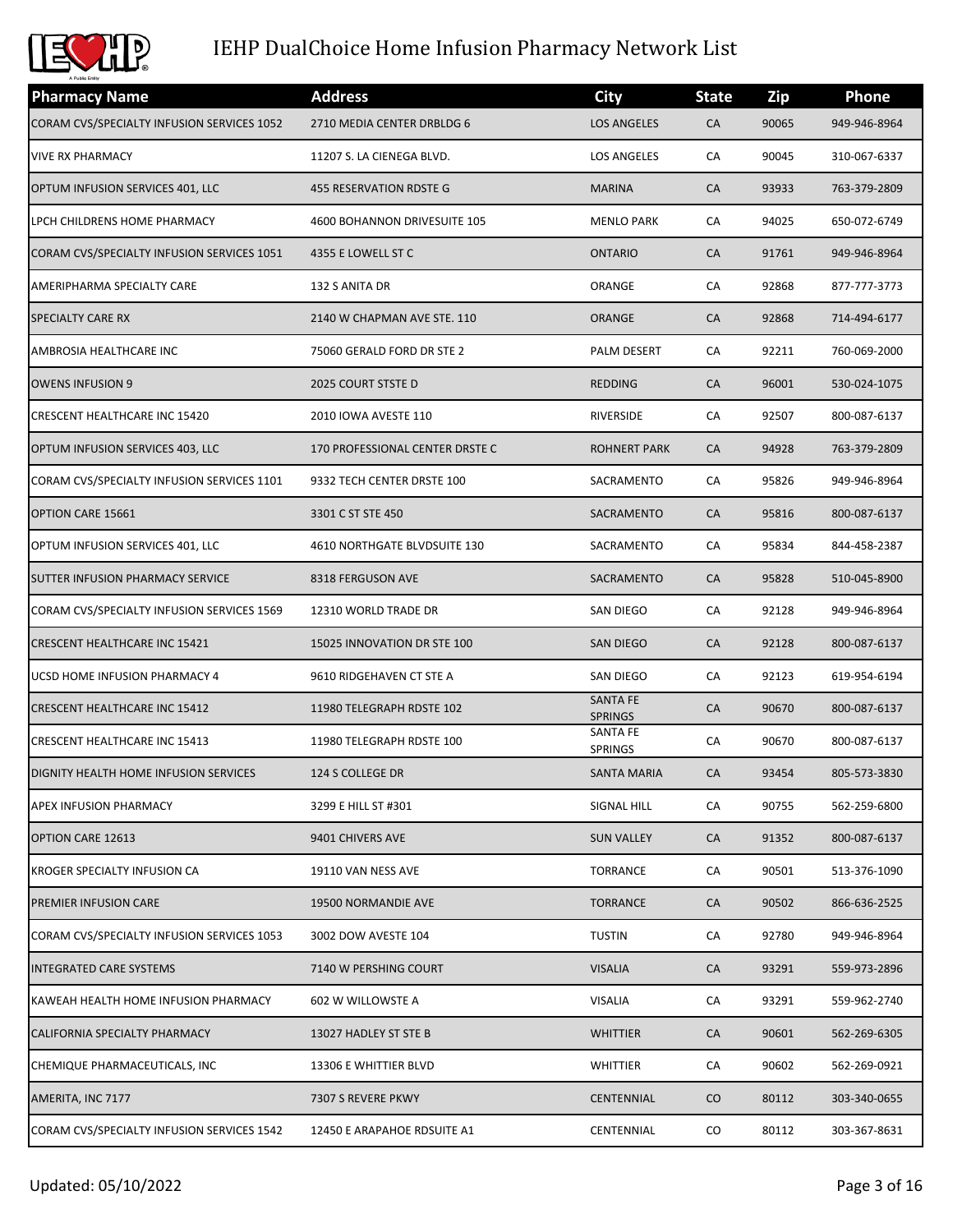

| <b>Pharmacy Name</b>                       | <b>Address</b>                               | <b>City</b>                | <b>State</b> | Zip   | Phone        |
|--------------------------------------------|----------------------------------------------|----------------------------|--------------|-------|--------------|
| OPTUM INFUSION SERVICES 308, LLC           | 6547 RACINE CIRCLESUITE 300                  | CENTENNIAL                 | CO           | 80111 | 763-379-2809 |
| AMERITA, INC 7176                          | 2270 GARDEN OF THE GODS ROADSTE 102          | COLORADO<br><b>SPRINGS</b> | CO           | 80907 | 303-340-0655 |
| <b>US BIOSERVICES</b>                      | 501 W 44TH AVE UNIT A                        | <b>DENVER</b>              | CO           | 80216 | 909-979-4174 |
| ACCREDO HEALTH GROUP INC 07016             | 361 INVERNESS DR SOUTHSTE F                  | <b>ENGLEWOOD</b>           | CO           | 80112 | 314-468-6750 |
| <b>OPTION CARE 12181</b>                   | 345 INVERNESS DR. SOUTHSUITE 140, BUILDING A | <b>ENGLEWOOD</b>           | $\rm CO$     | 80112 | 800-087-6137 |
| PARAGON INFUSION CARE                      | 8811 AMERICAN WAYSUITE 150                   | <b>ENGLEWOOD</b>           | CO           | 80112 | 972-258-1026 |
| <b>BANNER HOME MEDSOLUTIONS</b>            | 1990 59TH AVE                                | <b>GREELEY</b>             | $\rm CO$     | 80634 | 480-065-1154 |
| HARTMAN BROTHERS INC                       | 531 E MAIN ST                                | <b>MONTROSE</b>            | CO           | 81401 | 970-024-9556 |
| <b>OPTION CARE 16247</b>                   | 100 TRAP FALLS RD STE 200                    | <b>SHELTON</b>             | <b>CT</b>    | 6484  | 800-087-6137 |
| CORAM CVS/SPECIALTY INFUSION SERVICES 1536 | 2 BARNES INDUSTRIAL PARK RDSTE A             | WALLINGFORD                | CT           | 6492  | 303-367-8631 |
| <b>OPTION CARE 13831</b>                   | 604 WHITE CLAY CENTER DR                     | <b>NEWARK</b>              | DE           | 19711 | 800-087-6137 |
| <b>KABAFUSION FL</b>                       | 3500 NW 2ND AVESUITE 704                     | <b>BOCA RATON</b>          | FL           | 33431 | 800-043-3020 |
| LIFE SAVERX, LLC                           | 207 E ROBERTSON ST STE B                     | <b>BRANDON</b>             | FL.          | 33511 | 813-328-1132 |
| OPTION CARE 16305                          | 14580 GLOBAL PARKWAYSUITE 108                | <b>FORT MYERS</b>          | FL.          | 33913 | 800-087-6137 |
| OPTUM INFUSION SERVICES 204, INC           | 4220 EXECUTIVE CIRCLESUITE 62                | <b>FORT MYERS</b>          | FL.          | 33916 | 763-379-2809 |
| CRESCENT HEALTHCARE 16301                  | 5431 SW 35TH DRIVE                           | GAINESVILLE                | FL           | 32608 | 800-087-6137 |
| <b>MED-CARE INFUSION SERVICES</b>          | 3085 W 80TH ST                               | <b>HIALEAH</b>             | FL.          | 33018 | 305-586-4277 |
| <b>BAPTIST INFUSION THERAPY 850</b>        | 3563 PHILIPS HWYSTE 202                      | <b>JACKSONVILLE</b>        | FL.          | 32207 | 904-420-5887 |
| <b>BIOSCRIP INFUSION SERVICES 160011</b>   | 3986 BOULEVARD CENTER DR STE 1               | <b>JACKSONVILLE</b>        | FL.          | 32207 | 800-087-6137 |
| CORAM CVS/SPECIALTY INFUSION SERVICES 1548 | 9143 PHILLIPS HWYSUITE 300                   | <b>JACKSONVILLE</b>        | FL.          | 32256 | 303-367-8631 |
| OPTUM INFUSION SERVICES 202, INC.          | 9655 FLORIDA MINING BLVD. WESTSTE 411        | <b>JACKSONVILLE</b>        | FL           | 32257 | 763-379-2809 |
| <b>BIOSCRIP INFUSION SERVICES 860001</b>   | 3040 VENTURE LANESUITE 103                   | <b>MELBOURNE</b>           | FL.          | 32934 | 800-087-6137 |
| CARE PLUS INFUSION, LLC                    | 5050 BISCAYNE BLVD STE 101                   | <b>MIAMI</b>               | FL.          | 33137 | 305-546-8600 |
| CORAM CVS/SPECIALTY INFUSION SERVICES 1202 | 12006 MIRAMAR PKWY                           | <b>MIRAMAR</b>             | FL.          | 33025 | 303-367-8631 |
| <b>INTEGRATED HOME INFUSION 1</b>          | 3700 COMMERCE PARKWAY                        | <b>MIRAMAR</b>             | FL.          | 33025 | 844-421-4264 |
| OPTION CARE 15536                          | 11650 MIRAMAR PARKWAYSUITE 100               | <b>MIRAMAR</b>             | FL           | 33025 | 800-087-6137 |
| OPTUM INFUSION SERVICES 203, INC.          | 9984 PREMIER PKWY                            | <b>MIRAMAR</b>             | FL.          | 33025 | 763-379-2809 |
| <b>KABAFUSION FL</b>                       | 379 W MICHIGAN STSTE 204                     | ORLANDO                    | FL.          | 32806 | 800-043-3020 |
| OPTUM INFUSION SERVICES 201, INC.          | 5700 DOT COM CTSUITE 1030                    | <b>OVIEDO</b>              | FL.          | 32765 | 763-379-2809 |
| VITAL CARE OF PANAMA CITY                  | 5620 CHERRY STREETSUITE A                    | PANAMA CITY                | FL.          | 32404 | 251-194-5593 |
| CORAM CVS/SPECIALTY INFUSION SERVICES 1523 | 3439 N 12TH AVESUITE A AND B                 | PENSACOLA                  | FL.          | 32503 | 303-367-8631 |
| OPTUM INFUSION SERVICES 204, INC.          | 826 CREIGHTON RD.UNIT A-103                  | PENSACOLA                  | FL.          | 32502 | 763-379-2809 |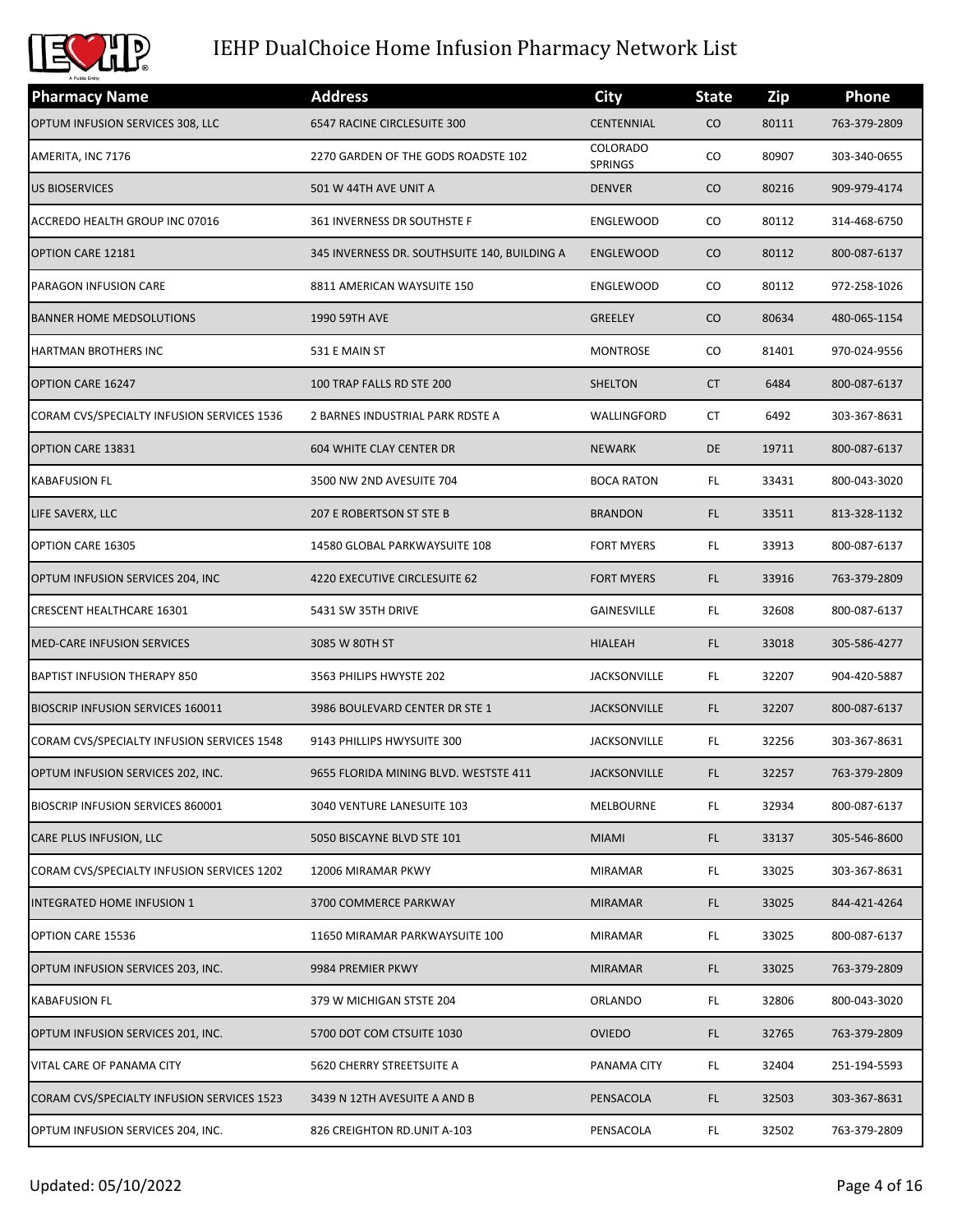

| <b>Pharmacy Name</b>                       | <b>Address</b>                           | <b>City</b>                    | <b>State</b> | Zip   | Phone        |
|--------------------------------------------|------------------------------------------|--------------------------------|--------------|-------|--------------|
| PATIENT CARE AMERICA                       | 3890 PARK CENTRAL BLVD N.                | <b>POMPANO</b><br><b>BEACH</b> | FL           | 33064 | 866-634-0441 |
| PICC LINES PLUS LLC                        | 300 BUSINESS PARKWAYSUITE A1             | ROYAL PALM<br><b>BEACH</b>     | FL.          | 33411 | 973-344-2557 |
| OPTION CARE 12188                          | 2880 SCHERER RD                          | ST PETERSBURG                  | FL.          | 33716 | 800-087-6137 |
| CORAM CVS/SPECIALTY INFUSION SERVICES 1191 | 8508 BENJAMIN RD STE C                   | <b>TAMPA</b>                   | FL.          | 33634 | 303-367-8631 |
| OPTUM INFUSION SERVICES 204, INC.          | 8509 BENJAMIN RDSUITE A                  | <b>TAMPA</b>                   | FL.          | 33634 | 763-379-2809 |
| CARE MEDRX LLC                             | 311 BULLARD PKWY STE B                   | <b>TEMPLE TERRACE</b>          | FL.          | 33617 | 813-348-7412 |
| PERKINS INDIAN RIVER PHARMACY              | 3721 10TH CT                             | <b>VERO BEACH</b>              | FL.          | 32960 | 772-255-2555 |
| WELLS SPECIALTY PHARMACY, INC.             | 3796 HOWELL BRANCH RD                    | <b>WINTER PARK</b>             | FL.          | 32792 | 561-195-0920 |
| <b>BIOSCRIP INFUSION SERVICES 460019</b>   | 2206 DAWSON RD STE B                     | <b>ALBANY</b>                  | GA           | 31707 | 800-087-6137 |
| PIEDMONT HOME INFUSION                     | 1510 PRINCE AVE                          | <b>ATHENS</b>                  | GA           | 30606 | 706-647-5563 |
| <b>BARNES HEALTHCARE SERVICES</b>          | 2030 POWERS FERRY RD SE STE 325          | <b>ATLANTA</b>                 | GA           | 30339 | 229-924-6039 |
| PARAGON INFUSION CARE, INC.                | 5775 PEACHTREE DUNWOODY ROADSUITE D100-A | <b>ATLANTA</b>                 | GA           | 30342 | 972-258-1026 |
| VITAL CARE INFUSION SERVICES 0366          | 5881 GLENRIDGE DRIVE NESUITE 110         | <b>ATLANTA</b>                 | GA           | 30328 | 678-870-2055 |
| BIOSCRIP INFUSION SERVICES 460007          | 17TH ST STE 107                          | <b>AUGUSTA</b>                 | GA           | 30901 | 800-087-6137 |
| SYNERGEN RX, LLC                           | 3990 FLOWERS RD STE 530                  | <b>DORAVILLE</b>               | GA           | 30360 | 478-836-1876 |
| CHRISTIANS PHARMACY & HEALTH SERVICES      | 4980 PHILLIPS DR                         | <b>FOREST PARK</b>             | GA           | 30297 | 404-436-2990 |
| CORAM CVS/SPECIALTY INFUSION SERVICES 1527 | 2140 NEW MARKET PKWYSUITE 106            | <b>MARIETTA</b>                | GA           | 30067 | 303-367-8631 |
| OPTUM INFUSION SERVICES 209, INC.          | 425 FRANKLIN GATEWAYSUITE 535            | MARIETTA                       | GA           | 30067 | 763-379-2809 |
| ACCREDO HEALTH GROUP INC 07071             | 190 TECHNOLOGY PKWYSTE 120               | <b>NORCROSS</b>                | GA           | 30092 | 314-468-6750 |
| <b>OPTION CARE 12190</b>                   | 5854 PEACHTREE CORS E                    | PEACHTREE<br><b>CORNERS</b>    | GA           | 30092 | 800-087-6137 |
| <b>HARBIN CLINIC INFUSIONS</b>             | 1825 MARTHA BERRY BLVD                   | <b>ROME</b>                    | GA           | 30165 | 762-223-2441 |
| <b>BIOSCRIP INFUSION SERVICES 440002</b>   | 7001 CHATHAM CENTER DRSUITE 2000         | SAVANNAH                       | GA           | 31405 | 800-087-6137 |
| <b>ARCHBOLD PINETREE PHARMACY</b>          | 2705 E PINETREE BLVDSUITE F              | <b>THOMASVILLE</b>             | GA           | 31792 | 229-922-2771 |
| ADVANCED INFUSIONCARE                      | 212 NORTHSIDE DR                         | VALDOSTA                       | GA           | 31602 | 877-744-4006 |
| <b>BARNES DRUG STORE</b>                   | 200 S PATTERSON ST                       | VALDOSTA                       | GA           | 31601 | 229-956-8062 |
| ACCREDO HEALTH GROUP, INC.                 | 677 ALA MOANA BLVD. SUITE 404            | <b>HONOLULU</b>                | HI           | 96813 | 314-468-6750 |
| <b>OPTION CARE 16032</b>                   | 550 PAIEA ST STE 236                     | <b>HONOLULU</b>                | HI           | 96819 | 800-087-6137 |
| <b>HAWAII HOME INFUSION ASSOCIATES</b>     | 4490 KOLOPA ST, SUITE BSTE B             | LIHUE                          | HI           | 96766 | 808-824-9100 |
| ARJ INFUSION SERVICES, LLC                 | 1847 1ST AVE SESUITE 100                 | <b>CEDAR RAPIDS</b>            | IA           | 52402 | 913-345-8804 |
| <b>CAREPRO HOME INFUSION</b>               | 402 10TH ST SESUITE 700                  | <b>CEDAR RAPIDS</b>            | IA           | 52403 | 319-936-4554 |
| <b>GENESIS FIRSTMED PHARMACY</b>           | 1803 E KIMBERLY RDSUITE A                | <b>DAVENPORT</b>               | IA           | 52807 | 563-342-6191 |
| UNIVERSITY OF IOWA COMMUNITY HOME CARE     | 2949 SIERRA CT SW                        | <b>IOWA CITY</b>               | IA           | 52240 | 319-968-6951 |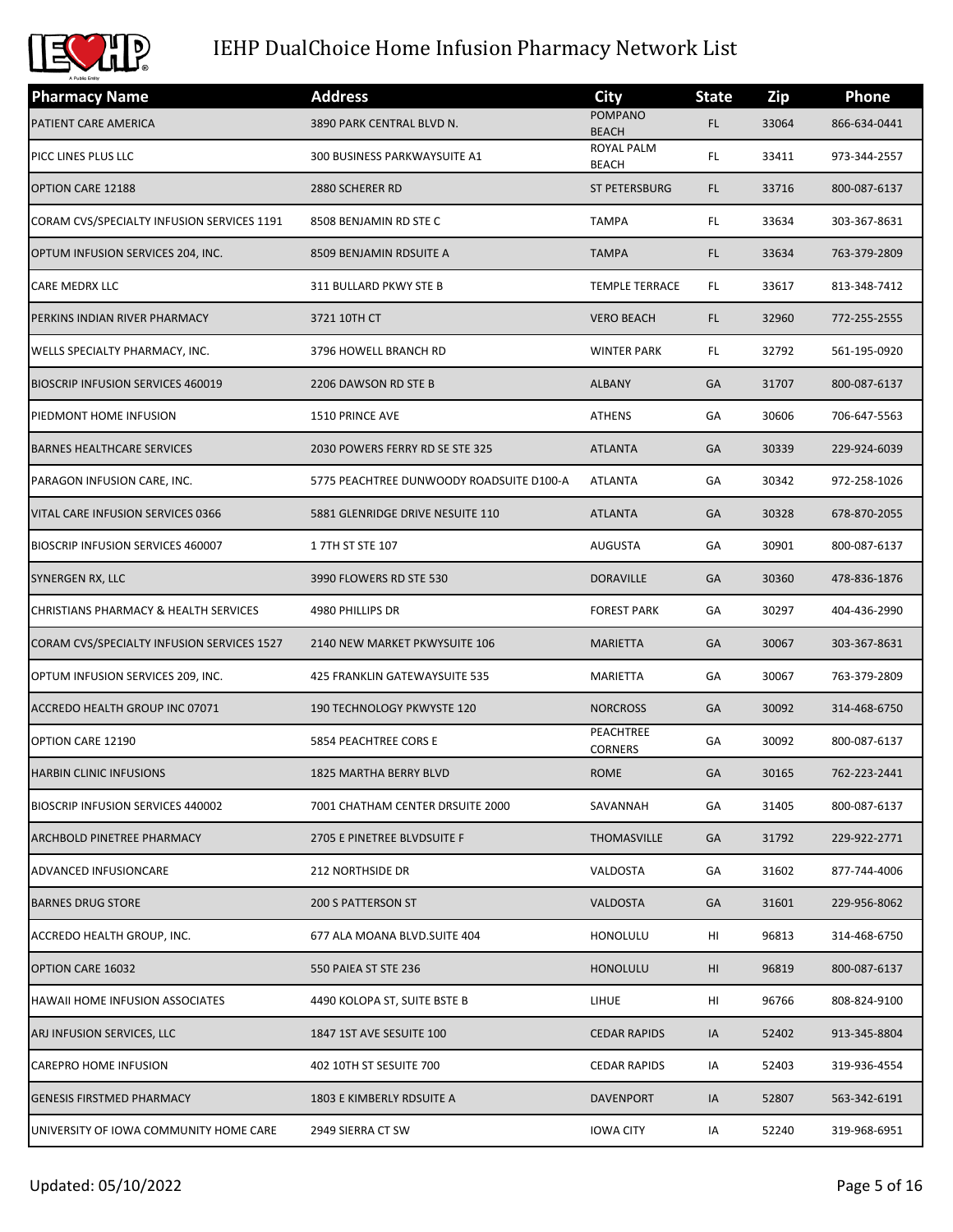

| <b>Pharmacy Name</b>                                      | <b>Address</b>                            | <b>City</b>          | <b>State</b> | Zip   | Phone        |
|-----------------------------------------------------------|-------------------------------------------|----------------------|--------------|-------|--------------|
| <b>CONTINUE CARE</b>                                      | 2609 APACHE COURT                         | <b>SIOUX CITY</b>    | IA           | 51104 | 712-222-2845 |
| MERCYONE SIOUXLAND PHARMACY                               | 801 FIFTH STREETSTE 2211                  | SIOUX CITY           | IA           | 51101 | 712-227-2935 |
| MERCYONE DES MOINES HOME INFUSION                         | 2853 99TH ST                              | URBANDALE            | IA           | 50322 | 419-970-4488 |
| OPTION CARE 16202                                         | 11372 AURORA AVE                          | URBANDALE            | IA           | 50322 | 800-087-6137 |
| UNITYPOINT AT HOME INFUSION                               | 11333 AURORA AVE                          | URBANDALE            | IA           | 50322 | 515-572-7608 |
| CORAM CVS/SPECIALTY INFUSION SERVICES 1529                | 11660 W EXECUTIVE DR                      | <b>BOISE</b>         | ID           | 83713 | 909-979-4174 |
| <b>OPTION CARE 13019</b>                                  | 800 S. INDUSTRY WAYSUITE 240              | <b>MERIDIAN</b>      | ID           | 83642 | 800-087-6137 |
| AMITA HEALTH HOME INFUSION PHARMACY                       | 7435 WEST TALCOTT AVESUITE T1289          | <b>CHICAGO</b>       | IL.          | 60631 | 773-399-7250 |
| <b>KABAFUSION IL</b>                                      | 5517 N CUMBERLAND AVESUITE 915            | <b>CHICAGO</b>       | IL.          | 60656 | 800-043-3020 |
| PHARMASCRIPT INC.                                         | 5437 N. BROADWAY AVENUE                   | <b>CHICAGO</b>       | IL.          | 60640 | 773-368-0965 |
| LOYOLA UNIVERSITY MEDICAL CENTER                          | 9608 S ROBERTS RD                         | <b>HICKORY HILLS</b> | IL.          | 60457 | 708-823-5382 |
| <b>OPTION CARE 15002</b>                                  | 870 NORTH ARLINGTON HEIGHTS ROADSUITE 102 | <b>ITASCA</b>        | IL.          | 60143 | 800-087-6137 |
| PRAIRIE MEDICAL PHARMACY                                  | 1000 HEALTH CENTER DR                     | <b>MATTOON</b>       | IL.          | 61938 | 217-725-2411 |
| CORAM CVS/SPECIALTY INFUSION SERVICES 48606               | 8910 W 192ND ST., UNIT J                  | <b>MOKENA</b>        | IL.          | 60448 | 909-979-4364 |
| CORAM CVS/SPECIALTY INFUSION SERVICES 1532                | 1471 BUS CENTER DRSUITE 500               | MT PROSPECT          | IL.          | 60056 | 303-367-8745 |
| HOME INFUSION SOLUTIONS                                   | 610 S MAPLE AVESTE 1200                   | <b>OAK PARK</b>      | IL.          | 60304 | 312-294-2746 |
| <b>SUPERIOR PHARMACY SOLUTIONS</b>                        | 2050 E ALGONQUIN RD STE 606               | <b>SCHAUMBURG</b>    | IL.          | 60173 | 484-449-3121 |
| <b>CARLE HOME INFUSION</b>                                | 221 N BROADWAY AVE STE 100                | URBANA               | IL           | 61801 | 217-738-3099 |
| IV SOLUTIONS LLC                                          | 165 HANSEN CTSTE 106                      | <b>WOOD DALE</b>     | IL.          | 60191 | 847-794-4444 |
| AMERITA, INC. 7216                                        | 10204 WERCH DR STE 301                    | <b>WOODRIDGE</b>     | IL.          | 60517 | 303-340-0655 |
| CORAM CVS/SPECIALTY INFUSION SERVICES 4845                | 11711 N COLLEGE AVE STE 125               | CARMEL               | IN           | 46032 | 303-367-8631 |
| <b>OPTION CARE 12194</b>                                  | 867 W CARMEL DR                           | CARMEL               | IN           | 46032 | 800-087-6137 |
| CORAM CVS/SPECIALTY INFUSION SERVICES 1543                | 431 FERNHILL AVE                          | FT WAYNE             | IN           | 46805 | 303-367-8631 |
| AMERIMED                                                  | 8034 CASTLEWAY CT W STE 200               | <b>INDIANAPOLIS</b>  | IN           | 46250 | 419-970-4488 |
| <b>KABAFUSION IN, LLC</b>                                 | 8765 GUION RDSUITE E                      | <b>INDIANAPOLIS</b>  | IN           | 46268 | 800-043-3020 |
| SAINT JOSEPH REGIONAL MEDICAL CENTER INFUSION<br>PHARMACY | 5215 HOLY CROSS PARKWAY                   | <b>MISHAWAKA</b>     | IN           | 46545 | 574-433-2447 |
| <b>ACCESS TO CARE LLC</b>                                 | 3645 N BRIARWOOD LNSTE D                  | <b>MUNCIE</b>        | IN           | 47304 | 765-528-4766 |
| FRANCISCAN MEDICAL SPECIALISTS PHARMACY                   | 757 45TH STREETSUITE 102                  | <b>MUNSTER</b>       | IN           | 46321 | 773-351-1922 |
| <b>BEACON HC PHARMACY SB</b>                              | 3355 DOUGLAS RD                           | <b>SOUTH BEND</b>    | IN           | 46635 | 574-464-8675 |
| ACCREDO HEALTH GROUP, INC.                                | 4750 EAST 450 SOUTHSUITE A                | WHITESTOWN           | IN           | 46075 | 314-468-6750 |
| ACCREDO HEALTH GROUP INC 00586                            | 11411 STRANG LINE ROADSTE A               | LENEXA               | <b>KS</b>    | 66215 | 314-468-6750 |
| AMERITA 7212                                              | 15303 W. 95TH ST.BUILDING 5A              | LENEXA               | КS           | 66219 | 303-340-0655 |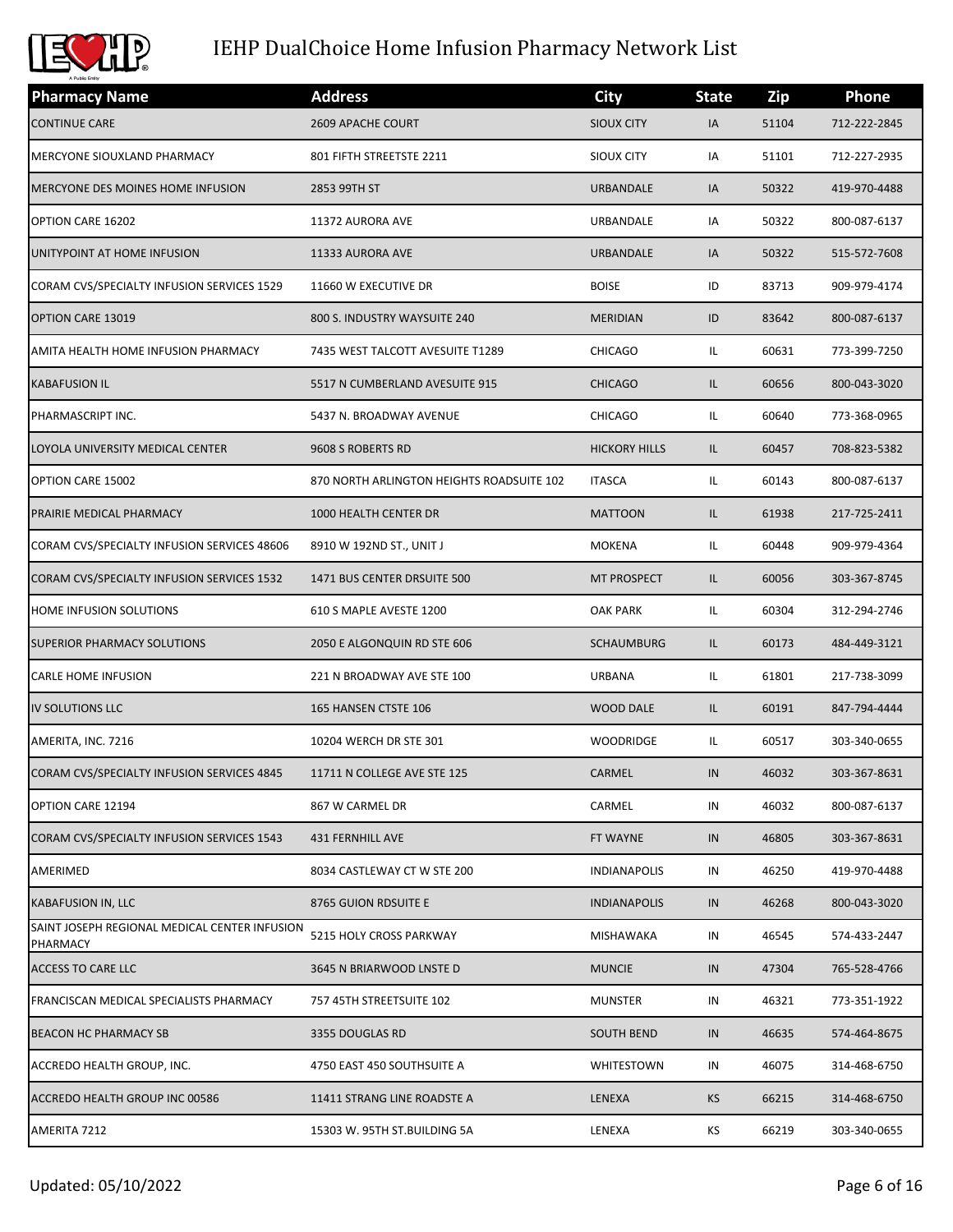

| <b>Pharmacy Name</b>                       | <b>Address</b>                     | <b>City</b>          | <b>State</b> | Zip   | Phone        |
|--------------------------------------------|------------------------------------|----------------------|--------------|-------|--------------|
| ARJ INFUSION SERVICES LLC                  | 7930 MARSHALL DRIVE                | LENEXA               | <b>KS</b>    | 66214 | 913-345-8804 |
| AXIVARX OF KANSAS, LLC                     | 11425 STRANG LINE RD               | LENEXA               | КS           | 66215 | 561-195-0920 |
| CORAM CVS/SPECIALTY INFUSION SERVICES 4875 | 8013 FLINT ST                      | LENEXA               | <b>KS</b>    | 66214 | 303-367-8631 |
| OPTUM INFUSION SERVICES 305, LLC           | 15529 COLLEGE BLVD                 | LENEXA               | КS           | 66219 | 763-379-2809 |
| <b>US BIOSERVICES</b>                      | 8028 REEDER RD.                    | LENEXA               | <b>KS</b>    | 66214 | 909-979-4174 |
| OPTION CARE 10625                          | 8940 NIEMAN RD                     | <b>OVERLAND PARK</b> | КS           | 66214 | 800-087-6137 |
| <b>IDC PHARMACY</b>                        | 310 S. HILLSIDESUITE 150           | <b>WICHITA</b>       | <b>KS</b>    | 67211 | 316-626-3505 |
| <b>INFUSION LLC</b>                        | 1909 E CENTRAL AVE                 | <b>WICHITA</b>       | КS           | 67214 | 316-668-1610 |
| <b>INFUSION SOLUTIONS</b>                  | 1557 WINCHESTER AVE                | <b>ASHLAND</b>       | KY           | 41101 | 606-632-1115 |
| OPTION CARE 12987                          | 4380 13TH ST                       | ASHLAND              | KY           | 41102 | 800-087-6137 |
| <b>ELY HOME INFUSION</b>                   | 413 D HAPPY VALLEY ROAD            | <b>GLASGOW</b>       | KY           | 42141 | 270-065-5159 |
| AMERIMED, INC.                             | 2464 FORTUNE DRSTE 165             | LEXINGTON            | KY           | 40509 | 419-970-4488 |
| <b>BAPTIST HEALTH HOME INFUSION</b>        | 2100 NICHOLASVILLE RD              | <b>LEXINGTON</b>     | KY           | 40503 | 800-028-6197 |
| BIOSCRIP INFUSION SERVICES 850003          | 2380 FORTUNE DR STE 130            | LEXINGTON            | КY           | 40509 | 800-087-6137 |
| AMERIMED                                   | 5111 COMMERCE CROSSINGS DR STE 130 | <b>LOUISVILLE</b>    | KY           | 40229 | 419-970-4488 |
| KABAFUSION KY, LLC                         | 5694 SHEPHERDSVILLE RD             | <b>LOUISVILLE</b>    | KY           | 40228 | 800-043-3020 |
| <b>OPTION CARE 12989</b>                   | 11403 BLUEGRASS PKWY STE 400       | LOUISVILLE           | KY           | 40299 | 800-087-6137 |
| <b>BLUEGRASS PHARMACY</b>                  | 1128 N MAIN ST                     | MADISONVILLE         | КY           | 42431 | 270-082-2775 |
| <b>BIOSCRIP INFUSION SERVICES 810024</b>   | 5225 O'DONOVAN DRIVESTE 101        | <b>BATON ROUGE</b>   | LA           | 70808 | 800-087-6137 |
| OPTUM INFUSION SERVICES 305, LLC           | 11211 INDUSTRIPLEX BLVDSUITE 900   | <b>BATON ROUGE</b>   | LA           | 70506 | 763-379-2809 |
| SOILEAUS VITAL CARE INC                    | 7612 PICARDY AVESTE B              | <b>BATON ROUGE</b>   | LA           | 70808 | 225-576-7453 |
| TOTAL PHARMACY SERVICES INC                | 7806 PARK AVE                      | <b>HOUMA</b>         | LA           | 70364 | 985-585-2080 |
| VITAL CARE OF HOUMA                        | <b>304 CORPORATE DR STE A</b>      | <b>HOUMA</b>         | LA           | 70360 | 985-528-8214 |
| <b>INFUSION PLUS</b>                       | 3040/3044 RIDGELAKE DR.            | <b>METAIRIE</b>      | LA           | 70002 | 504-439-9037 |
| <b>KAYS HIDEWAY PHARMACY</b>               | 4140 OLD STERLINGTON RD            | <b>MONROE</b>        | LA           | 71203 | 318-834-4777 |
| RELIANT HEALTHCARE                         | 1004 N 19TH ST                     | <b>MONROE</b>        | LA           | 71201 | 318-836-4915 |
| <b>HPC BIOLOGICALS INC</b>                 | 1234 DAVID DR S, STE A             | <b>MORGAN CITY</b>   | LA           | 70380 | 800-075-9192 |
| ACCREDO HEALTH GROUP INC 07046             | 520 ELMWOOD PARK BLVDSTE 100       | <b>NEW ORLEANS</b>   | LA           | 70123 | 314-468-6750 |
| <b>BIOSCRIP INFUSION SERVICES 810025</b>   | 5401 JEFFERSON HWY STE B           | <b>NEW ORLEANS</b>   | LA           | 70123 | 800-087-6137 |
| <b>GEM DRUGS</b>                           | 139 CENTRAL AVE                    | RESERVE              | LA           | 70084 | 985-553-3957 |
| <b>BIOSCRIP INFUSION SERVICES 810029</b>   | 1796 E BERT KOUNS INDUSTRIAL LOOP  | <b>SHREVEPORT</b>    | LA           | 71105 | 800-087-6137 |
| CORAM CVS/SPECIALTY INFUSION SERVICES 1560 | 115 JAMES DR WWESTSIDE ONE STE 100 | ST ROSE              | LA           | 70087 | 303-367-8631 |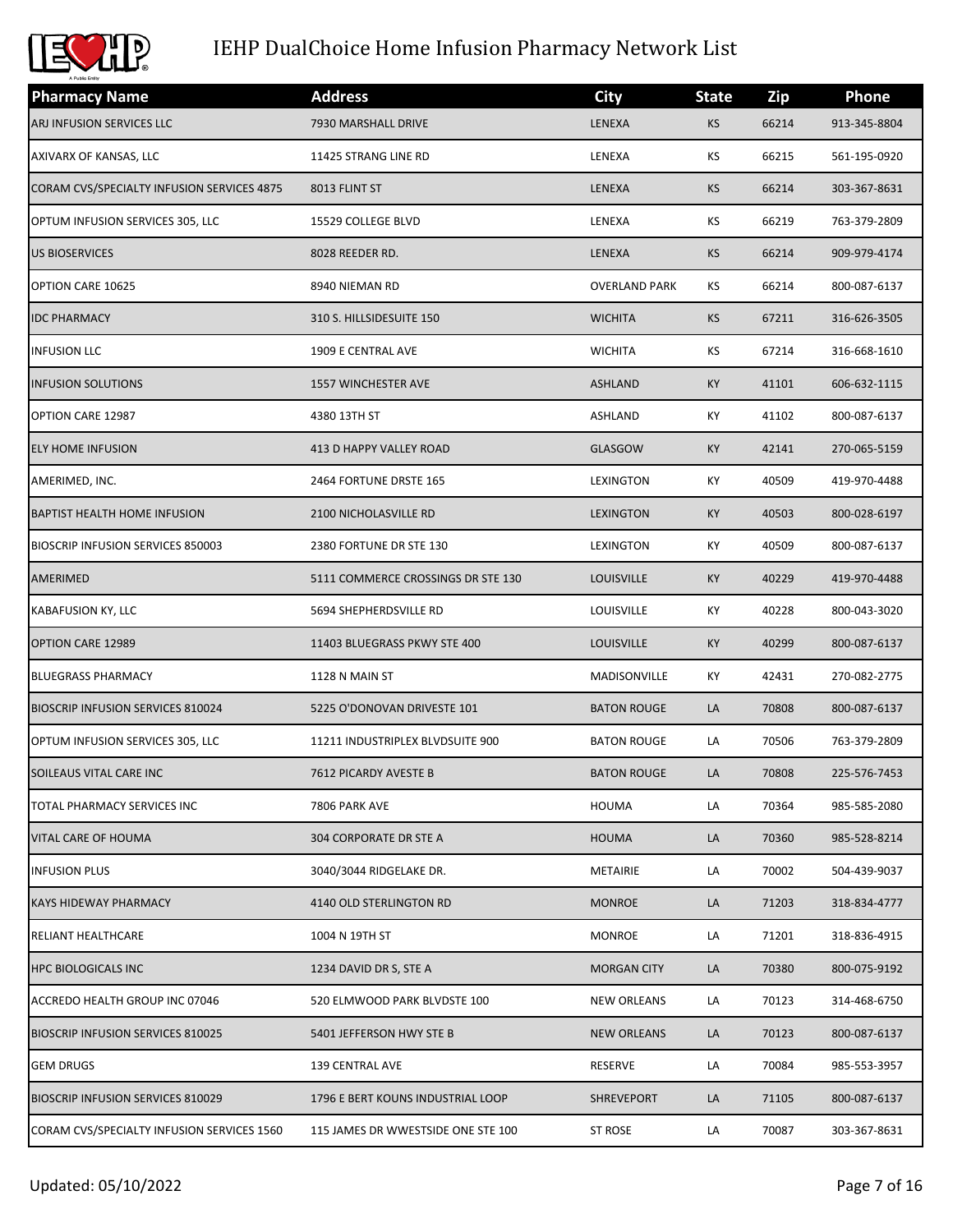

| <b>Pharmacy Name</b>                       | <b>Address</b>                            | <b>City</b>                        | <b>State</b> | Zip   | Phone        |
|--------------------------------------------|-------------------------------------------|------------------------------------|--------------|-------|--------------|
| AMERITA 7222                               | 577 MAIN ST STE 360                       | <b>HUDSON</b>                      | MA           | 1749  | 720-028-2377 |
| PENTEC HEALTH, INC.                        | 120 FORBES BLVDSUITE 140                  | MANSFIELD                          | MA           | 2048  | 800-022-4376 |
| ACCREDO HEALTH GROUP INC 07017             | 261 CEDAR HILL ST                         | MARLBOROUGH                        | <b>MA</b>    | 1752  | 314-468-6750 |
| OPTION CARE 12374                          | 734 FOREST ST STE 300                     | MARLBOROUGH                        | MA           | 1752  | 800-087-6137 |
| CORAM CVS/SPECIALTY INFUSION SERVICES 5001 | 575 UNIVERSITY AVESTE 2                   | <b>NORWOOD</b>                     | MA           | 2062  | 303-367-8631 |
| KABAFUSION, INC.                           | 159 MEMORIAL DR STE E                     | SHREWSBURY                         | MA           | 1545  | 800-043-3020 |
| NEW ENGLAND LIFE CARE                      | <b>4 CONSTITUTION WAY</b>                 | <b>WOBURN</b>                      | MA           | 1801  | 800-029-6558 |
| CORAM CVS/SPECIALTY INFUSION SERVICES 1171 | 7150 COLUMBIA GATEWAY DRSTE E             | COLUMBIA                           | MD           | 21046 | 303-367-8631 |
| <b>OPTION CARE 15343</b>                   | 9140 GUILFORD RD STE K                    | <b>COLUMBIA</b>                    | <b>MD</b>    | 21046 | 800-087-6137 |
| OPTUM INFUSION SERVICES 103, LLC           | 9204 BERGER RDSUITE A                     | COLUMBIA                           | MD           | 21046 | 763-379-2809 |
| <b>US BIOSERVICES</b>                      | 514 PROGRESS DRSTE X                      | <b>LINTHICUM</b><br><b>HEIGHTS</b> | <b>MD</b>    | 21090 | 909-979-4174 |
| NATIONS HOME INFUSION                      | 11521 CRONRIDGE DR STE L-M                | <b>OWINGS MILLS</b>                | MD           | 21117 | 888-847-8376 |
| <b>BIOSCRIP INFUSION SERVICES 570004</b>   | 49 OMNI CIR                               | <b>AUBURN</b>                      | <b>ME</b>    | 4210  | 800-087-6137 |
| KENNEBEC PHARMACY AND HOME CARE K1         | 43 LEIGHTON RD                            | <b>AUGUSTA</b>                     | ME           | 4330  | 207-762-2726 |
| CORAM CVS/SPECIALTY INFUSION SERVICES 4795 | 12 NORTHBROOK DRIVE, BUILDING B, SUITE #1 | <b>FALMOUTH</b>                    | ME           | 4105  | 909-979-4174 |
| NEW ENGLAND LIFE CARE                      | 108 A INDUSTRIAL WAY                      | PORTLAND                           | ME           | 4103  | 800-029-6558 |
| ANN ARBOR HOME INFUSION PHARMACY           | 5301 E HURON RIVER DR                     | <b>ANN ARBOR</b>                   | MI           | 48106 | 734-471-5676 |
| HOMEMED                                    | 2850 S INDUSTRIAL HWYSTE 50               | <b>ANN ARBOR</b>                   | MI           | 48104 | 734-497-7417 |
| LAKELAND HOME INFUSION                     | 2550 MEADOWBROOK RD STE 106               | <b>BENTON HARBOR</b>               | MI           | 49022 | 269-998-4441 |
| OPTION CARE 16068                          | 27005 HILLS TECH CT                       | <b>FARMINGTON</b><br><b>HILLS</b>  | MI           | 48331 | 800-087-6137 |
| <b>AMBULATORY INFUSION CARE NORTH</b>      | 854 N CENTER AVEUNIT 1                    | <b>GAYLORD</b>                     | MI           | 49735 | 989-973-4879 |
| <b>OPTION CARE 12202</b>                   | 1255 MICHIGAN ST NE                       | <b>GRAND RAPIDS</b>                | MI           | 49503 | 800-087-6137 |
| CORAM CVS/SPECIALTY INFUSION SERVICES 1544 | 4334 BROCKTON DR SESTE D                  | <b>KENTWOOD</b>                    | MI           | 49512 | 401-177-5119 |
| <b>KABAFUSION MI</b>                       | 3631 44TH ST SE STE C                     | <b>KENTWOOD</b>                    | MI           | 49512 | 809-943-3020 |
| <b>KABAFUSION MI</b>                       | 31555 INDUSTRIAL RDSUITE 200              | <b>LIVONIA</b>                     | MI           | 48150 | 800-043-3020 |
| HOME I V CARE INC                          | 32751 EDWARD STSUITE 101                  | <b>MADISON</b><br><b>HEIGHTS</b>   | MI           | 48071 | 248-857-5670 |
| TRI-UNITY INFUSION SERVICES LLC            | 447 S WHITTAKER ST                        | <b>NEW BUFFALO</b>                 | MI           | 49117 | 844-421-4446 |
| ACCREDO HEALTH GROUP INC 07033             | 39625 LEWIS DRSTE 800                     | <b>NOVI</b>                        | MI           | 48377 | 314-468-6750 |
| CORAM CVS/SPECIALTY INFUSION SERVICES 1538 | 28550 CABOT DRSUITE 200                   | <b>NOVI</b>                        | MI           | 48377 | 401-177-5119 |
| HENRY FORD HOME INFUSION                   | 21298 MELROSE                             | SOUTHFIELD                         | MI           | 48075 | 248-882-3370 |
| <b>ASCENSION AT HOME 1</b>                 | 28120 DEQUINDRE RD                        | WARREN                             | MI           | 48092 | 586-646-4815 |
| ACCREDO HEALTH GROUP INC 07012             | 2915 WATERS RDSUITE 109                   | EAGAN                              | MN           | 55121 | 314-468-6750 |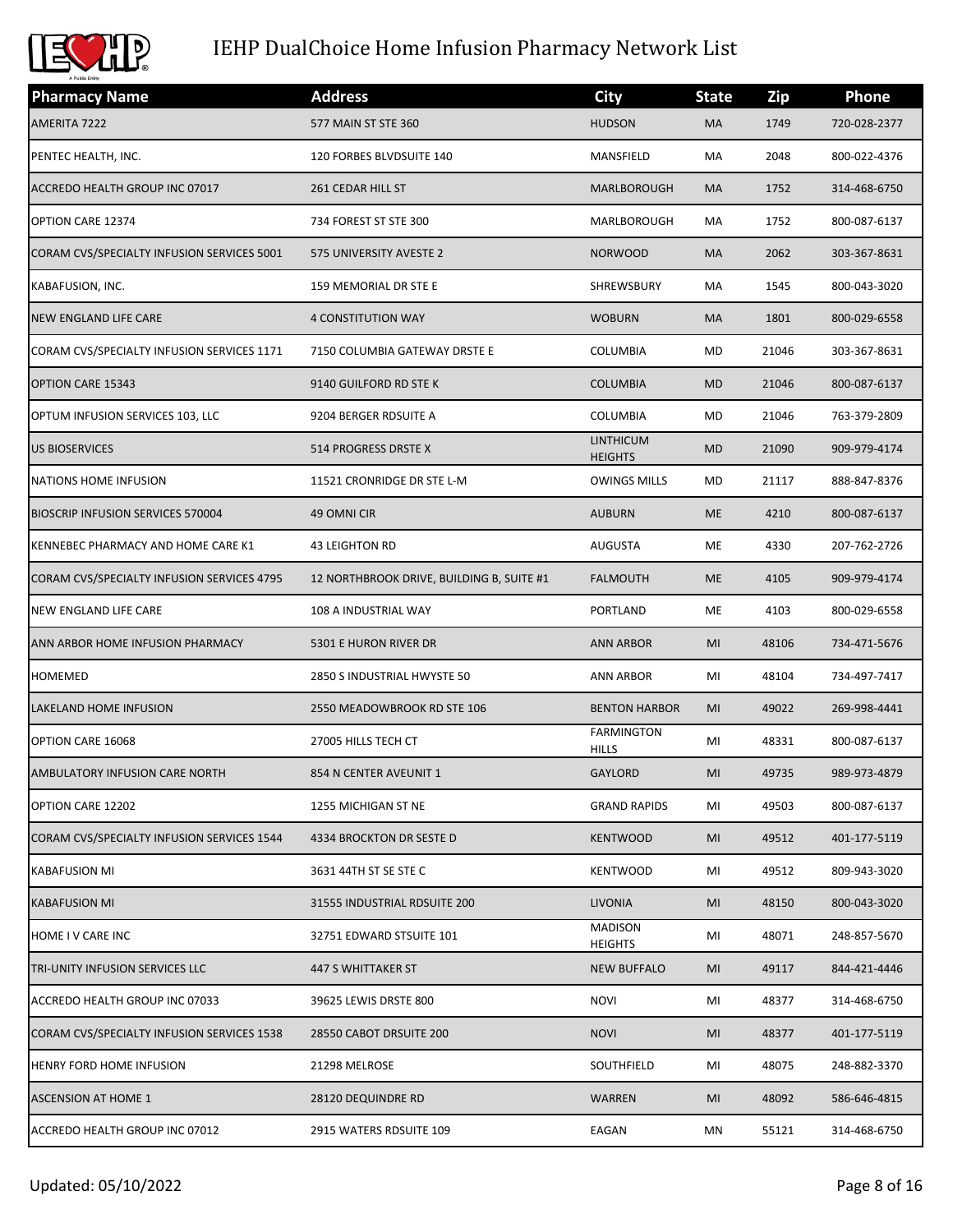

| <b>Pharmacy Name</b>                       | <b>Address</b>                     | <b>City</b>                      | <b>State</b> | Zip   | Phone        |
|--------------------------------------------|------------------------------------|----------------------------------|--------------|-------|--------------|
| CORAM CVS/SPECIALTY INFUSION SERVICES 1556 | 2345 WATERS DR                     | <b>MENDOTA</b><br><b>HEIGHTS</b> | <b>MN</b>    | 55120 | 303-367-8631 |
| <b>FAIRVIEW HOME INFUSION RETAIL</b>       | 711B KASOTA AVENUE SOUTH EAST      | MINNEAPOLIS                      | MN           | 55414 | 612-267-5200 |
| CORAM CVS/SPECIALTY INFUSION SERVICES 1558 | 2901 FRONTAGE RD S 10 HWY ESTE 7   | <b>MOOREHEAD</b>                 | <b>MN</b>    | 56560 | 909-979-4174 |
| MIDWEST IV AND HOMECARE                    | 8400 CORAL SEA ST NE 100           | <b>MOUNDS VIEW</b>               | MN           | 55112 | 763-378-1500 |
| <b>OPTION CARE 12204</b>                   | 2750 ARTHUR ST                     | <b>ROSEVILLE</b>                 | <b>MN</b>    | 55113 | 800-087-6137 |
| OPTION CARE 12205                          | 1000 S BENTON DR UNIT 405          | <b>SAUK RAPIDS</b>               | MN           | 56379 | 800-087-6137 |
| <b>COXHEALTH AT HOME</b>                   | 286 CHRISTINE ST                   | <b>CAPE</b><br>GIRARDEAU         | <b>MO</b>    | 63703 | 417-726-4663 |
| OPTION CARE 12206                          | 1410 HERIFORD ROAD                 | COLUMBIA                         | <b>MO</b>    | 65202 | 800-087-6137 |
| <b>OPTION CARE 12926</b>                   | 535 AXMINISTER DR                  | <b>FENTON</b>                    | <b>MO</b>    | 63026 | 800-087-6137 |
| SAINT LUKE'S ADVANCED CARE PHARMACY        | 10920 ELM AVE                      | <b>KANSAS CITY</b>               | <b>MO</b>    | 64134 | 816-675-8071 |
| <b>VITAL CARE OF THE FOUR STATES</b>       | <b>109 E HICKORY ST</b>            | <b>NEOSHO</b>                    | <b>MO</b>    | 64850 | 417-745-7900 |
| CORAM CVS/SPECIALTY INFUSION SERVICES 1540 | 8248 LACKLAND RD STE 101           | SAINT LOUIS                      | <b>MO</b>    | 63114 | 303-367-8631 |
| <b>COXHEALTH AT HOME</b>                   | 2240 W SUNSET ST STE 104           | SPRINGFIELD                      | <b>MO</b>    | 65807 | 417-726-4663 |
| ARJ INFUSION SERVICES, LLC                 | 4405 MERAMEC BOTTOM RD, STE C      | ST LOUIS                         | <b>MO</b>    | 63129 | 866-645-8804 |
| ADVANCED INFUSIONCARE                      | <b>132 FAIRMONT STREET</b>         | <b>CLINTON</b>                   | <b>MS</b>    | 39056 | 877-744-4006 |
| CORAM CVS/SPECIALTY INFUSION SERVICES 1281 | 2929 LAYFAIR DRSUITE 100           | <b>FLOWOOD</b>                   | <b>MS</b>    | 39232 | 303-367-8631 |
| <b>VITAL CARE OF MERIDIAN</b>              | 1501 23RD AVE                      | <b>MERIDIAN</b>                  | <b>MS</b>    | 39301 | 601-169-8148 |
| BIOSCRIP INFUSION SERVICES 810003          | 187 COUNTRY PL PKWYSTE C           | PEARL                            | <b>MS</b>    | 39208 | 800-087-6137 |
| <b>OPTION CARE 15068</b>                   | 2304 N 7TH AVE STE H               | <b>BOZEMAN</b>                   | <b>MT</b>    | 59715 | 800-087-6137 |
| <b>BIG SKY IV CARE 1</b>                   | 560 CASCADE LOOP STE #1STE 1       | KALISPELL                        | MT           | 59901 | 406-675-0440 |
| LOGAN HEALTH PHARMACY CLINICAL             | <b>200 CONWAY DRIVE</b>            | KALISPELL                        | <b>MT</b>    | 59901 | 406-675-7600 |
| CORAM CVS/SPECIALTY INFUSION SERVICES 1526 | <b>30 GARFIELD STSUITE B</b>       | ASHEVILLE                        | <b>NC</b>    | 28803 | 303-367-8631 |
| <b>BIOSCRIP INFUSION SERVICES 460022</b>   | 2201 CROWNPOINT EXECUTIVE DR STE C | <b>CHARLOTTE</b>                 | <b>NC</b>    | 28227 | 800-087-6137 |
| CORAM CVS/SPECIALTY INFUSION SERVICES 1531 | 9401 SOUTHERN PINE BLVDSTE J       | CHARLOTTE                        | NC           | 28273 | 909-979-4174 |
| <b>KABAFUSION NC</b>                       | 13504 S POINT BLVD STE H           | <b>CHARLOTTE</b>                 | <b>NC</b>    | 28273 | 800-043-3020 |
| <b>US BIOSERVICES</b>                      | 5031 W W T HARRIS BLVD STE 5031-H  | CHARLOTTE                        | NC           | 28269 | 469-936-8221 |
| UNC HOMECARE SPECIALISTS                   | 4400 EMPEROR BLVDSTE 100           | <b>DURHAM</b>                    | <b>NC</b>    | 27703 | 984-497-6586 |
| BIOSCRIP INFUSION SERVICES 460004          | 1738 OWEN DRIVE, SUITE 101         | FAYETTEVILLE                     | NC           | 28304 | 800-087-6137 |
| ACCREDO HEALTH GROUP INC 07005             | 422 GALLIMORE DAIRY RDSUITE A      | <b>GREENSBORO</b>                | <b>NC</b>    | 27409 | 314-468-6750 |
| <b>NUFACTOR INC</b>                        | 1601 OLD GREENSBORO RD             | KERNERSVILLE                     | NC           | 27284 | 800-032-6832 |
| OPTUM INFUSION SERVICES 208, INC.          | 556 ARBOR HILL RDSUITE F           | KERNERSVILLE                     | <b>NC</b>    | 27284 | 763-379-2809 |
| CORAM CVS/SPECIALTY INFUSION SERVICES 1568 | 507 AIRPORT BLVDSTE 100            | MORRISVILLE                      | ΝC           | 27560 | 303-367-8631 |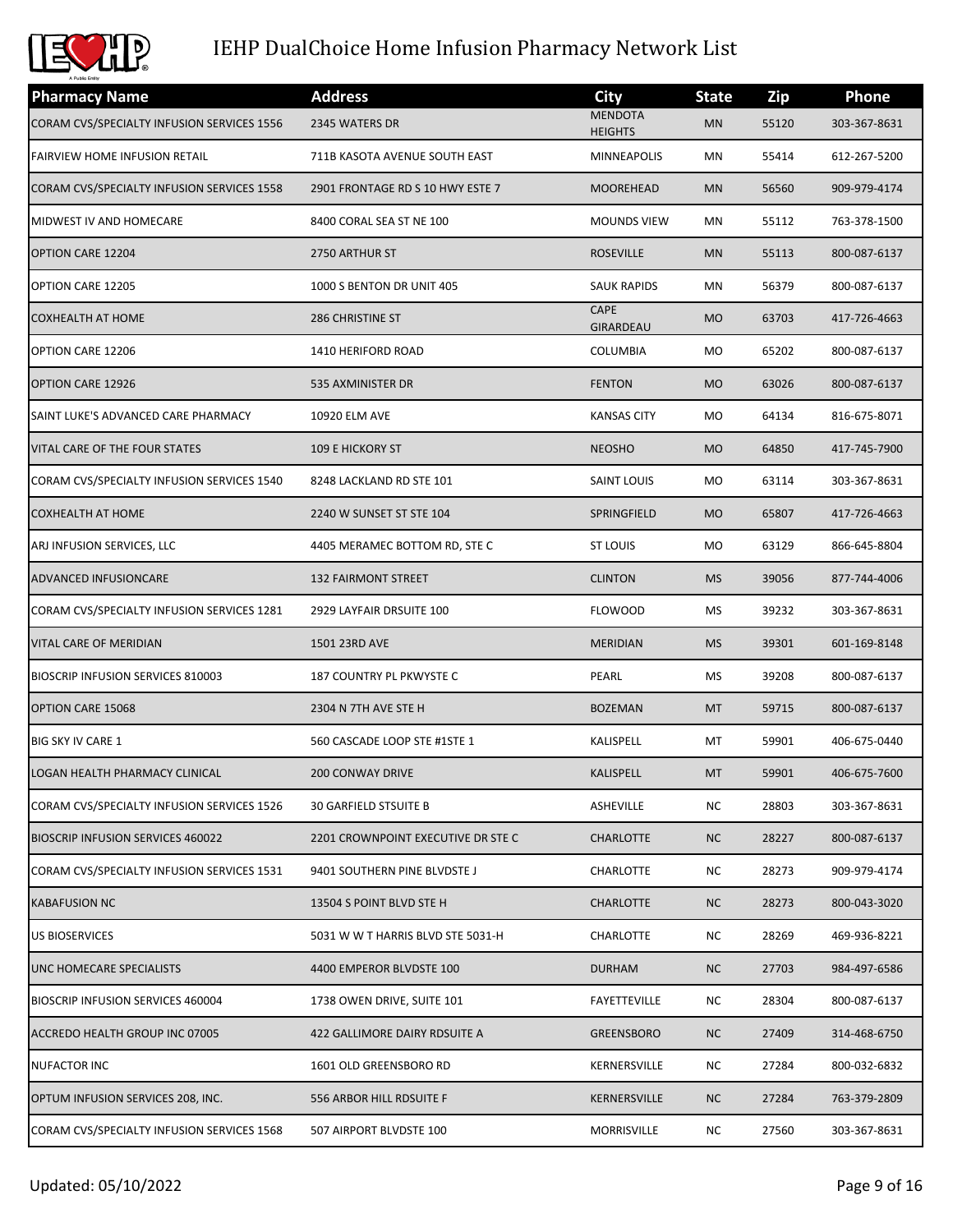

| <b>Pharmacy Name</b>                       | <b>Address</b>                                        | <b>City</b>                     | <b>State</b> | Zip   | Phone        |
|--------------------------------------------|-------------------------------------------------------|---------------------------------|--------------|-------|--------------|
| <b>OPTION CARE 13136</b>                   | 1015 AVIATION PKWY STE 700                            | <b>MORRISVILLE</b>              | <b>NC</b>    | 27560 | 800-087-6137 |
| OPTUM INFUSION SERVICES 553, LLC.          | <b>140 NORTHWAY COURT</b>                             | RALEIGH                         | NC.          | 27615 | 763-379-2809 |
| SPECTRUM INFUSION INC                      | 3221 BLUE RIDGE RD STE 101                            | <b>RALEIGH</b>                  | <b>NC</b>    | 27612 | 919-978-2241 |
| <b>OPTION CARE 13926</b>                   | 131 RACINE DR STE 100B                                | <b>WILMINGTON</b>               | NC.          | 28403 | 800-087-6137 |
| <b>BAPTIST HOSPITAL SPECIALTY RX</b>       | MEDICAL CENTER BLVDNORTH TOWER GROUND<br><b>FLOOR</b> | <b>WINSTON SALEM</b>            | <b>NC</b>    | 27157 | 336-671-3421 |
| GREATER NEBRASKA HOME INFUSION, INC.       | 2604 SAINT PATRICK AVE STE # 2                        | <b>GRAND ISLAND</b>             | NE           | 68803 | 308-839-4663 |
| <b>REDLINE SPECIALTY PHARMACY</b>          | 2415 OSBORNE DRIVE EAST, STE 100                      | <b>HASTINGS</b>                 | <b>NE</b>    | 68901 | 402-246-2929 |
| OPTUM INFUSION SERVICES 302, LLC           | 8720 SOUTH 114TH STREETSUITE 106                      | LA VISTA                        | <b>NE</b>    | 68128 | 763-379-2809 |
| <b>OPTION CARE 12220</b>                   | 4401 S 70TH STSTE 2                                   | <b>LINCOLN</b>                  | <b>NE</b>    | 68516 | 800-087-6137 |
| VITAL CARE PHARMACY OF NORFOLK             | 120 N 27TH ST. SUITE 200                              | <b>NORFOLK</b>                  | <b>NE</b>    | 68701 | 402-237-3444 |
| ACCREDO HEALTH GROUP INC 07041             | 19060 Q STSTE 101                                     | <b>OMAHA</b>                    | <b>NE</b>    | 68135 | 314-468-6750 |
| ARJ INFUSION SERVICES, LLC                 | 3730 S 149TH ST STE 102                               | <b>OMAHA</b>                    | <b>NE</b>    | 68144 | 913-345-8804 |
| CHI HEALTH AT HOME - HME                   | 5428 F ST                                             | <b>OMAHA</b>                    | <b>NE</b>    | 68117 | 419-970-4488 |
| CORAM CVS/SPECIALTY INFUSION SERVICES 1562 | 11111 MILL VALLEY RD                                  | <b>OMAHA</b>                    | <b>NE</b>    | 68154 | 909-979-4174 |
| <b>OPTION CARE 12221</b>                   | 10924 JOHN GALT BLVD                                  | <b>OMAHA</b>                    | <b>NE</b>    | 68137 | 800-087-6137 |
| VNA HOME INFUSION THERAPY CO               | 12565 W CENTER RD STE 100                             | <b>OMAHA</b>                    | <b>NE</b>    | 68144 | 402-293-4206 |
| <b>BIOSCRIP INFUSION SERVICES 590001</b>   | 8 TECHNOLOGY DRIVE                                    | <b>BEDFORD</b>                  | <b>NH</b>    | 3110  | 800-087-6137 |
| NEW ENGLAND LIFE CARE INC                  | 41 C TERRILL PARK DR                                  | CONCORD                         | <b>NH</b>    | 3301  | 800-029-6558 |
| <b>KABAFUSION NJ</b>                       | 160 RARITAN CENTER PARKWAYSUITE 18                    | <b>EDISON</b>                   | <b>NJ</b>    | 8837  | 800-043-3020 |
| HOMECARE RX INC                            | 695 US HIGHWAY 46SUITE 100                            | <b>FAIRFIELD</b>                | NJ           | 7004  | 877-792-2090 |
| <b>BIOSCRIP INFUSION SERVICES</b>          | <b>6 VREELAND RDSUITE 103</b>                         | <b>FLORHAM PARK</b>             | NJ.          | 7932  | 800-087-6137 |
| KABAFUSION NJ                              | 463 N WHITE HORSE PIKE                                | HAMMONTON                       | <b>NJ</b>    | 8037  | 800-043-3020 |
| PROMPTCARE HOME INFUSION LLC               | 41 SPRING STSTE 103B                                  | <b>NEW</b><br><b>PROVIDENCE</b> | <b>NJ</b>    | 7974  | 732-269-2745 |
| BIOSCRIP INFUSION SERVICES 830005          | 215 SHORE ROAD                                        | SOMERS POINT                    | NJ           | 8244  | 800-087-6137 |
| <b>COMMUNITY HOME INFUSION</b>             | 1390 RT 37 WESTSTE 1                                  | <b>TOMS RIVER</b>               | <b>NJ</b>    | 8755  | 732-234-2990 |
| <b>BIOMATRIX SPECIALTY PHARMACY NJ</b>     | 40D COMMERCE WAY                                      | <b>TOTOWA</b>                   | <b>NJ</b>    | 7512  | 610-054-6040 |
| CORAM CVS/SPECIALTY INFUSION SERVICES 1572 | 11 H COMMERCE WAY                                     | <b>TOTOWA</b>                   | <b>NJ</b>    | 7512  | 303-367-8631 |
| <b>BASIC HOME INFUSION</b>                 | 1401 VALLEY ROAD 4TH FLOOR                            | WAYNE                           | NJ           | 7470  | 201-147-0500 |
| CORAM CVS/SPECIALTY INFUSION SERVICES 1525 | 7400 WASHINGTON ST NE                                 | ALBUQUERQUE                     | <b>NM</b>    | 87109 | 303-367-8631 |
| OPTUM INFUSION SERVICES 308, LLC           | 2420 COMANCHE RD NESUITE A-5                          | ALBUQUERQUE                     | NM           | 87107 | 763-379-2809 |
| CORAM CVS/SPECIALTY INFUSION SERVICES 1302 | 1951 RAMROD AVE STE 110                               | <b>HENDERSON</b>                | <b>NV</b>    | 89014 | 303-367-8631 |
| LAS VEGAS INFUSION PHARMACY 1              | 1510 W SUNSET RD STE 120                              | <b>HENDERSON</b>                | ΝV           | 89014 | 702-247-6996 |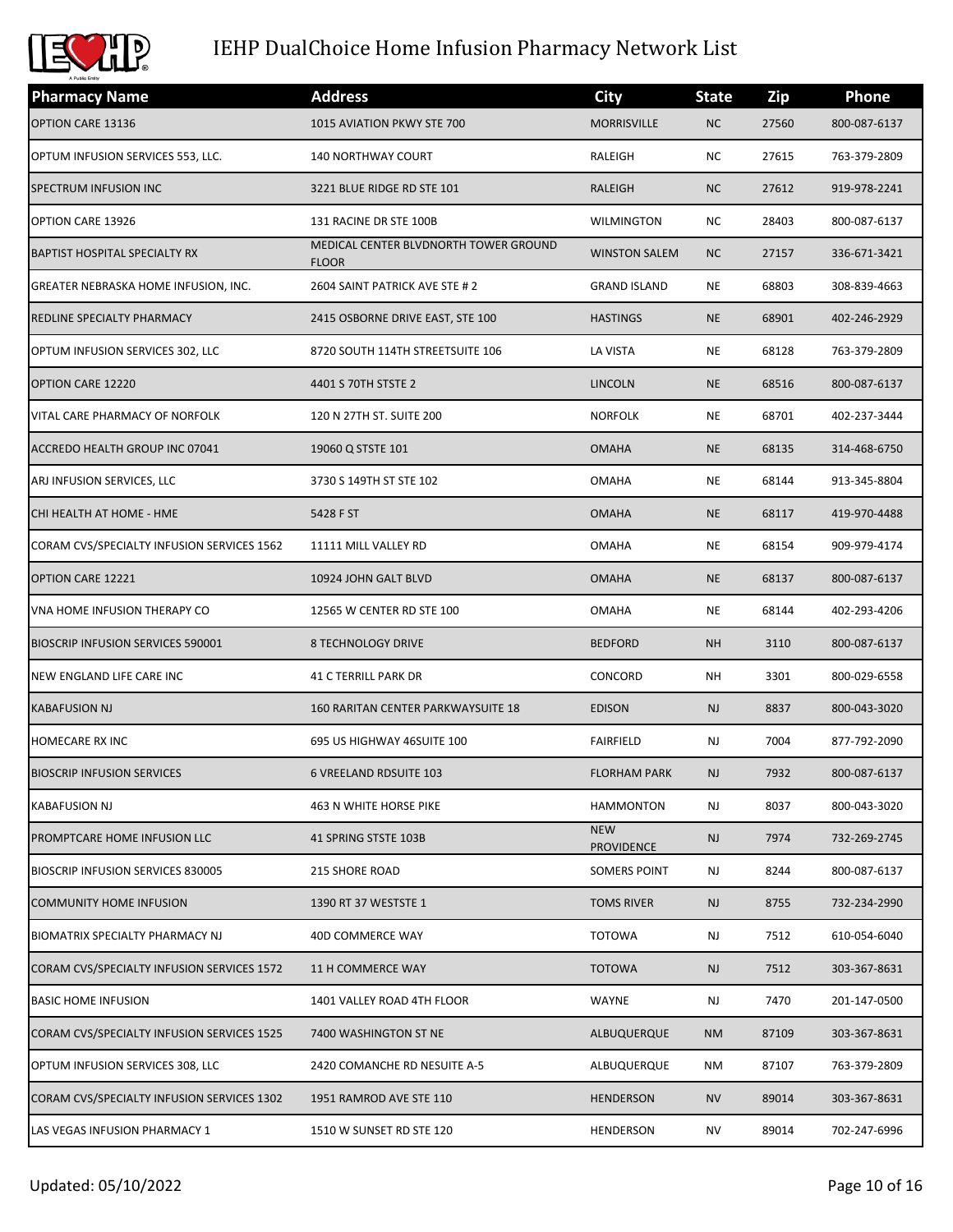

| <b>Pharmacy Name</b>                       | <b>Address</b>                      | <b>City</b>                    | <b>State</b> | Zip   | Phone        |
|--------------------------------------------|-------------------------------------|--------------------------------|--------------|-------|--------------|
| THE INFUSION PHARMACY                      | 70 E HORIZON RIDGE PKWYSTE 140      | <b>HENDERSON</b>               | <b>NV</b>    | 89002 | 702-275-0475 |
| TOTAL INFUSION CARE, INC                   | 3041 W HORIZON RIDGE PKWY STE 100   | <b>HENDERSON</b>               | <b>NV</b>    | 89052 | 702-277-8880 |
| OPTION CARE 12225                          | 4708 W SAHARA AVE                   | <b>LAS VEGAS</b>               | <b>NV</b>    | 89102 | 800-087-6137 |
| OPTION CARE 15063                          | 7300 S VIRGINIA ST STE A            | <b>RENO</b>                    | <b>NV</b>    | 89511 | 800-087-6137 |
| CORAM CVS/SPECIALTY INFUSION SERVICES 5022 | <b>12 JUPITER LANE</b>              | <b>ALBANY</b>                  | <b>NY</b>    | 12205 | 303-367-8631 |
| OPTUM INFUSION SERVICES 100, INC.          | <b>25 POST RDSUITE 5</b>            | ALBANY                         | <b>NY</b>    | 12205 | 763-379-2809 |
| CORAM CVS/SPECIALTY INFUSION SERVICES 5021 | 375 N FRENCH RDSTE 108              | <b>AMHERST</b>                 | <b>NY</b>    | 14228 | 909-979-4174 |
| HOME INFUSION GROUP INC.                   | 3052 BRIGHTON 1ST STREET            | <b>BROOKLYN</b>                | <b>NY</b>    | 11235 | 718-867-9070 |
| <b>OPTION CARE 12227</b>                   | 11402 15TH AVE STE (RANGE 1 - 16)   | <b>COLLEGE POINT</b>           | <b>NY</b>    | 11356 | 800-087-6137 |
| CATHOLIC HEALTH INFUSION PHARMACY          | <b>6350 TRANSIT ROAD</b>            | <b>DEPEW</b>                   | <b>NY</b>    | 14043 | 716-670-2098 |
| <b>CNY INFUSION SERVICES</b>               | 333 BUTTERNUT DRIVESUITE 102        | <b>DEWITT</b>                  | <b>NY</b>    | 13214 | 315-542-7027 |
| OPTUM INFUSION SERVICES 100, INC.          | 6508 A BASILE ROWE                  | <b>EAST SYRACUSE</b>           | <b>NY</b>    | 13057 | 763-379-2809 |
| OPTUM INFUSION SERVICES 101, INC.          | 931 CONKLIN STSTE D                 | FARMINGDALE                    | <b>NY</b>    | 11735 | 763-379-2809 |
| AMERICARE PHARMACEUTICAL SERVICES INC      | 317 NASSAU BLVD                     | <b>GARDEN CITY S</b>           | <b>NY</b>    | 11530 | 516-629-7948 |
| OPTION CARE 12228                          | <b>40 CENTRE DR</b>                 | <b>ORCHARD PARK</b>            | <b>NY</b>    | 14127 | 800-087-6137 |
| CORAM CVS/SPECIALTY INFUSION SERVICES 1362 | 45 S SERVICE RD                     | PLAINVIEW                      | <b>NY</b>    | 11803 | 303-367-8631 |
| PROMPT CARE HOME INFUSION LLC              | 51 BETHPAGE ROADSTE 200B            | PLAINVIEW                      | <b>NY</b>    | 11803 | 631-145-4560 |
| OPTUM INFUSION SERVICES 554, LLC.          | 2805 VETERANS MEMORIAL HWY #19-22   | RONKONKOMA                     | <b>NY</b>    | 11779 | 763-379-2809 |
| CORAM CVS/SPECIALTY INFUSION SERVICES 1361 | 2949 ERIE BLVD EASTSUITE 103        | <b>SYRACUSE</b>                | NY           | 13224 | 909-979-4174 |
| <b>KABAFUSION NY</b>                       | 922 SPENCER ST                      | SYRACUSE                       | <b>NY</b>    | 13204 | 800-043-3020 |
| <b>BIOSCRIP INFUSION SERVICES 810023</b>   | 4137 BOARDMAN CANFIELD ROADSTE LL04 | CANFIELD                       | <b>OH</b>    | 44406 | 800-087-6137 |
| CORAM CVS/SPECIALTY INFUSION SERVICES 4870 | 4153 ARLINGATE PLZ                  | <b>COLUMBUS</b>                | OH           | 43228 | 303-367-8631 |
| BIOSCRIP PHARMACY SERVICES 3160001         | 5700 PERIMETER DR STE B             | <b>DUBLIN</b>                  | OH           | 43017 | 800-087-6137 |
| CORAM CVS/SPECIALTY INFUSION SERVICES 1533 | 4305 MUHLHAUSER RDSTE 1             | <b>FAIRFIELD</b>               | OH           | 45014 | 303-367-8631 |
| CSI INFUSION SERVICES 16377                | <b>6288 HUDSON CROSSING PKWY</b>    | <b>HUDSON</b>                  | <b>OH</b>    | 44236 | 800-087-6137 |
| CLEVELAND CLINIC HOMECARE SERVICES         | 6801 BRECKSVILLE RDSUITE 10         | <b>INDEPENDENCE</b>            | OH           | 44131 | 216-663-8894 |
| TOLEDO IV CARE 4722                        | 4060 TECHNOLOGY DR                  | <b>MAUMEE</b>                  | OH           | 43537 | 303-367-8631 |
| <b>OPTION CARE 12229</b>                   | 50 WEST TECHNE CENTER DRSTE J       | <b>MILFORD</b>                 | OH           | 45150 | 800-087-6137 |
| CORAM CVS/SPECIALTY INFUSION SERVICES 1534 | 6565 DAVIS INDUSTRIAL PKWYSTE AA    | SOLON                          | <b>OH</b>    | 44139 | 303-367-8631 |
| BIOSCRIP INFUSION SERVICES 810013          | 3315 CENTENNIAL RDSTE AA            | SYLVANIA                       | OН           | 43560 | 800-087-6137 |
| UNIVERSITY HOSPITALS HOME CARE SERVICES    | 4510 RICHMOND RD                    | WARRENSVILLE<br><b>HEIGHTS</b> | OH           | 44128 | 216-676-2785 |
| AMERIMED INC                               | 9961 CINCINNATI-DAYTON RD           | <b>WEST CHESTER</b>            | OH           | 45069 | 419-970-4488 |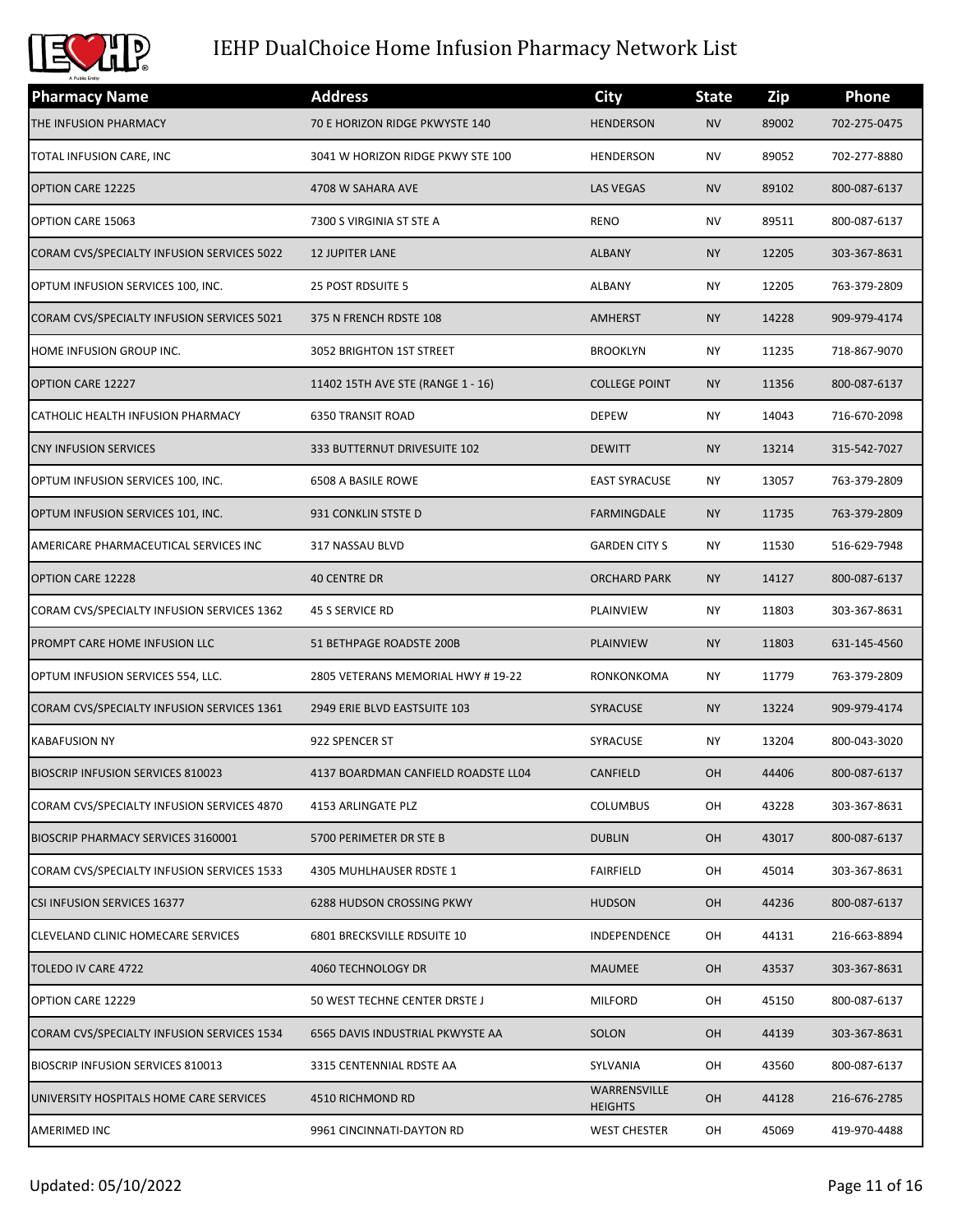

| <b>Pharmacy Name</b>                           | <b>Address</b>                         | <b>City</b>                  | <b>State</b> | Zip   | Phone        |
|------------------------------------------------|----------------------------------------|------------------------------|--------------|-------|--------------|
| COMMUNITY MERCY HOME CARE SERVICES<br>PHARMACY | 9963 CINCINNATI DAYTON RD              | <b>WEST CHESTER</b>          | OH           | 45069 | 513-357-0262 |
| OHIOHEALTH INFUSION PHARMACY                   | 404 E WILSON BRIDGE RDSTE B            | <b>WORTHINGTON</b>           | OH           | 43085 | 614-456-0888 |
| MAHONING VALLEY INFUSION CARE                  | 4891 BELMONT AVE                       | YOUNGSTOWN                   | OH           | 44505 | 330-075-9487 |
| VITAL SYSTEMS OF OK INC                        | 1218 E HIGHLINE LN                     | <b>MUSTANG</b>               | ОК           | 73064 | 405-537-9980 |
| CORAM CVS/SPECIALTY INFUSION SERVICES 1561     | 5924 NW 2ND ST STE 100STE 100          | OKLAHOMA CITY                | OK           | 73127 | 909-979-4174 |
| OPTION CARE 10733                              | 3401 S MERIDIAN AVE                    | OKLAHOMA CITY                | ОК           | 73119 | 800-087-6137 |
| <b>OPTIONONE INFUSION 32758</b>                | 14000 N PORTLAND AVE STE 205           | OKLAHOMA CITY                | OK           | 73134 | 303-352-7157 |
| AMERITA 7174                                   | 12515 E. 55TH ST.                      | <b>TULSA</b>                 | ОК           | 74146 | 303-340-0655 |
| OPTION CARE AT LEGACY HEALTH 15497             | 2275 NE DOCTORS DR STE 10SUITE 10      | <b>BEND</b>                  | <b>OR</b>    | 97701 | 800-087-6137 |
| CORAM CVS/SPECIALTY INFUSION SERVICES 1566     | 7358 SW DURHAM RD                      | PORTLAND                     | OR           | 97224 | 303-367-8631 |
| OPTION CARE AT LEGACY HEALTH 12233             | 16195 SW 72ND AVE                      | <b>PORTLAND</b>              | <b>OR</b>    | 97224 | 800-087-6137 |
| CHARTWELL PENNSYLVANIA, LP                     | <b>1518 9TH AVE</b>                    | <b>ALTOONA</b>               | PA           | 16602 | 412-244-1876 |
| <b>INFUCARE RX</b>                             | 2540 MARKET STREETSUITE 1              | <b>ASTON</b>                 | PA           | 19014 | 877-782-3940 |
| <b>BIOSCRIP INFUSION SERVICES 830001</b>       | 970 RITTENHOUSE RD STE 200             | <b>AUDUBON</b>               | PA           | 19403 | 800-087-6137 |
| PENTEC HEALTH, INC                             | <b>4 CREEK PARKWAY</b>                 | <b>BOOTHWYN</b>              | PA           | 19061 | 610-049-8700 |
| CORAM CVS/SPECIALTY INFUSION SERVICES 1565     | 220 EXECUTIVE DR STE 500               | CRANBERRY<br><b>TOWNSHIP</b> | PA           | 16066 | 303-367-8631 |
| <b>BIOSCRIP INFUSION SERVICES</b>              | 1000 MEADE STSTE 104                   | <b>DUNMORE</b>               | PA           | 18512 | 800-087-6137 |
| CHARTWELL PENNSYLVANIA, LP                     | 380 E BAYFRONT PKWYSUITE 2             | ERIE                         | PA           | 16507 | 412-244-1876 |
| ADVANCE CARE PHARMACY 0340                     | 280 INDIAN SPRINGS RDSUITE 125         | <b>INDIANA</b>               | PA           | 15701 | 724-446-9300 |
| JEFFERSON SPECIALTY PHARMACY                   | 3500 HORIZON DRIVE                     | KING OF PRUSSIA              | PA           | 19406 | 215-595-8908 |
| PENN HOME INFUSION THERAPY                     | <b>625 CLARK AVE</b>                   | <b>KING OF PRUSSIA</b>       | PA           | 19406 | 610-099-3985 |
| PROMTPCARE HOME INFUSION                       | 741 THIRD AVE.SUITE B                  | KING OF PRUSSIA              | PA           | 19406 | 866-677-6782 |
| <b>HORIZON HEALTHCARE SERVICES</b>             | 1070 NEW HOLLAND AVE                   | LANCASTER                    | PA           | 17601 | 717-754-3590 |
| CORAM CVS/SPECIALTY INFUSION SERVICES 1551     | <b>6 SPRING MILL DR</b>                | <b>MALVERN</b>               | PA           | 19355 | 303-367-8631 |
| ALLEGHENY HEALTH NETWORK HOME INFUSION         | 1305 SOUTH MAIN ST                     | <b>MEADVILLE</b>             | PA           | 16335 | 855-569-2286 |
| IV SOLUTIONS INC                               | 162 N MAIN ST                          | <b>OLD FORGE</b>             | PA           | 18518 | 570-045-9201 |
| OPTUM INFUSION SERVICES 305, LLC               | 4000 CHEMICAL ROADSTE. 100             | PLYMOUTH<br><b>MEETING</b>   | PA           | 19462 | 763-379-2809 |
| <b>HEALTHCARE EVOLUTION</b>                    | 649 N LEWIS RD, STE 230A               | <b>ROYERSFORD</b>            | PA           | 19468 | 610-049-6800 |
| HOMETECH ADVANCED THERAPIES, INC.              | 505 ELMWOOD AVE                        | <b>SHARON HILL</b>           | PA           | 19079 | 484-449-3121 |
| <b>NOVA INFUSION</b>                           | PLAZA SAN PABLO II 70 CALLE SANTA CRUZ | BAYAMON                      | PR           | 961   | 787-772-1000 |
| <b>BEST OPTION PHARMACY</b>                    | 355 AVE DE DIEGO 3RD FL                | <b>SAN JUAN</b>              | PR           | 909   | 787-772-6868 |
| OPTION CARE 16306                              | 49 FREEWAY DR.SUITE A                  | CRANSTON                     | RI           | 2920  | 800-087-6137 |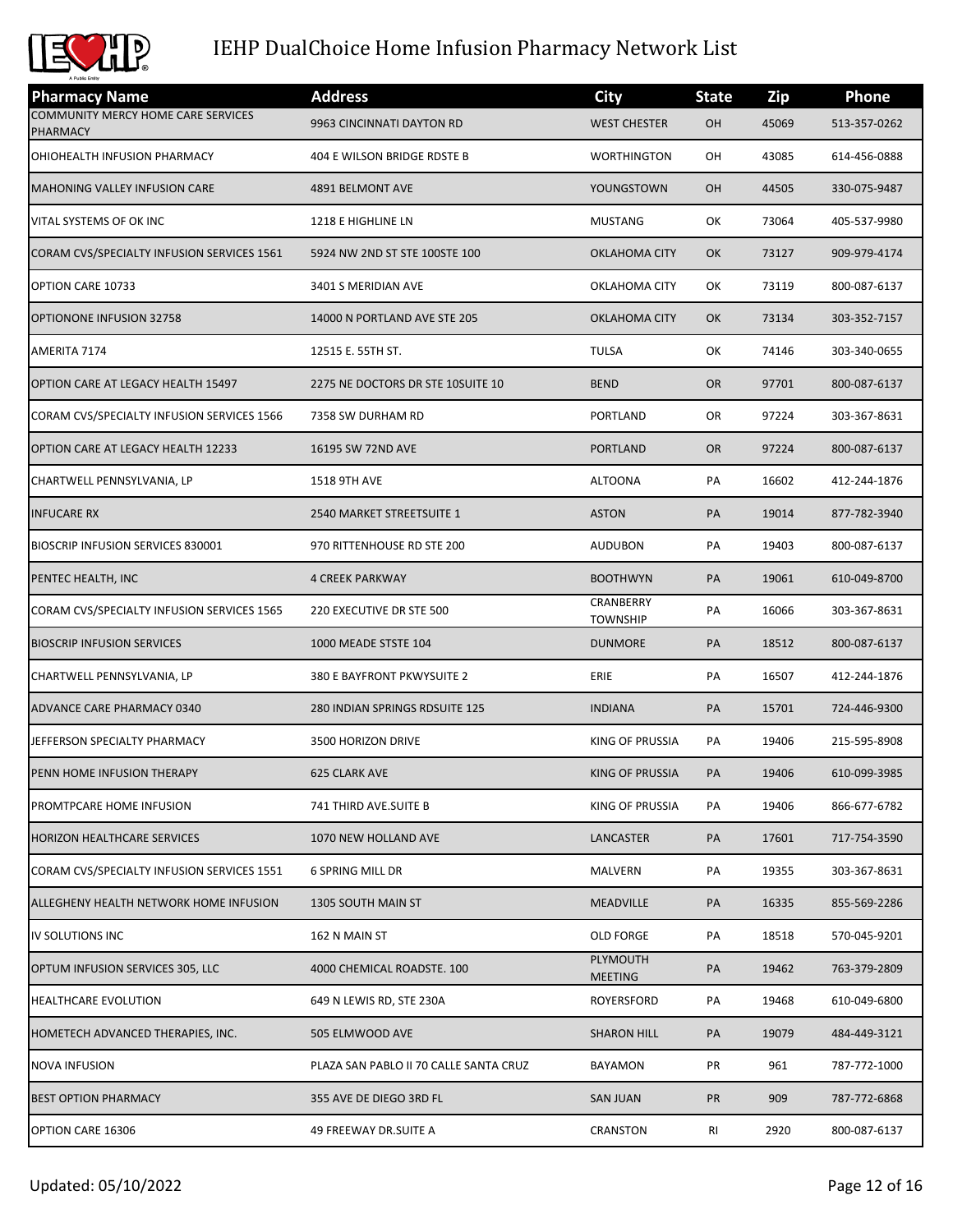

| <b>Pharmacy Name</b>                                | <b>Address</b>                       | <b>City</b>                    | <b>State</b> | <b>Zip</b> | Phone        |
|-----------------------------------------------------|--------------------------------------|--------------------------------|--------------|------------|--------------|
| AMERITA 7213                                        | 2 HEMINGWAY DRSTE 200                | <b>RIVERSIDE</b>               | RI           | 2915       | 303-340-0655 |
| CORAM HEALTHCARE/CAROLINA HOME<br>THERAPEUTICS 6001 | 720 GRACERN RDSTE 123                | COLUMBIA                       | SC           | 29210      | 303-367-8631 |
| <b>BIOSCRIP INFUSION SERVICES 460005</b>            | 160 CONGRESS BLVDSTE D               | <b>DUNCAN</b>                  | <b>SC</b>    | 29334      | 800-087-6137 |
| INTRAMED PLUS INC                                   | 1200 WOODRUFF RDSTE G-28             | <b>GREENVILLE</b>              | SC           | 29607      | 803-379-0200 |
| <b>BIOSCRIP INFUSION SERVICES 440001</b>            | <b>462 WANDO PARK BLVDSUITE A</b>    | <b>MOUNT</b><br>PLEASANT       | SC           | 29464      | 800-087-6137 |
| VITAL CARE INFUSION SERVICES                        | 1201 WEST AVENUE                     | <b>NORTH</b><br><b>AUGUSTA</b> | SC           | 29841      | 803-359-7386 |
| CORAM CVS/SPECIALTY INFUSION SERVICES 1522          | 5955 CORE AVE STE 512                | <b>NORTH</b><br>CHARLESTON     | <b>SC</b>    | 29406      | 909-979-4174 |
| <b>INTRAMED PLUS INC</b>                            | 4995 LACROSS RD.STE 1200             | <b>NORTH</b><br>CHARLESTON     | SC           | 29406      | 803-379-0200 |
| OPTUM INFUSION SERVICES 200, INC.                   | 5895 CORE RDSUITE 417                | <b>NORTH</b><br>CHARLESTON     | SC           | 29406      | 763-379-2809 |
| TSI SOUTH VITAL CARE                                | 775 ADDISON AVENUESUITE 110          | <b>ROCK HILL</b>               | SC           | 29730      | 252-275-0338 |
| <b>INTRAMED PLUS INC</b>                            | 112 SALUDA RIDGE CRT STE 100         | <b>WEST COLUMBIA</b>           | <b>SC</b>    | 29169      | 803-379-0200 |
| MONUMENT HEALTH HOME PLUS HOME INFUSION             | 224 ELK ST STE 100                   | <b>RAPID CITY</b>              | <b>SD</b>    | 57701      | 605-575-7141 |
| AMERITA 7164                                        | 5959 SHALLOWFORD RDSTE 107           | <b>CHATTANOOGA</b>             | <b>TN</b>    | 37421      | 303-340-0655 |
| <b>DIXIE VITAL CARE</b>                             | 311 LANDRUM PLACESUITE 600           | CLARKSVILLE                    | TN           | 37043      | 601-170-2380 |
| MEDICAL CENTER INFUSION SERVICES                    | 1061 W FOREST AVE                    | <b>JACKSON</b>                 | <b>TN</b>    | 38301      | 800-043-4231 |
| BIOSCRIP INFUSION SERVICES 810004                   | 3201 HENSON RDSTE 101                | <b>KNOXVILLE</b>               | <b>TN</b>    | 37921      | 800-087-6137 |
| CONTINUUMRX, INC.                                   | 2210 SUTHERLAND AVE STE 112          | KNOXVILLE                      | <b>TN</b>    | 37919      | 800-066-2850 |
| CORAM CVS/SPECIALTY INFUSION SERVICES 4721          | 10932 MURDOCK DR STE 101-A           | KNOXVILLE                      | TN           | 37932      | 909-979-4174 |
| FORT SANDERS REGIONAL INFUSION SERVICES             | 1901 W CLINCH AVE                    | <b>KNOXVILLE</b>               | <b>TN</b>    | 37916      | 865-533-4930 |
| <b>P3 PHARMACY</b>                                  | 8848 CEDAR SPRINGS LN STE 100        | <b>KNOXVILLE</b>               | TN           | 37923      | 865-576-5180 |
| <b>PARAGON INFUSION</b>                             | 418 S GAY ST STE 203                 | <b>KNOXVILLE</b>               | <b>TN</b>    | 37902      | 972-258-1026 |
| ACCREDO HEALTH GROUP INC 00555                      | 1620 CENTURY CENTER PARKWAYSUITE 109 | <b>MEMPHIS</b>                 | TN           | 38134      | 314-468-6750 |
| <b>BIOSCRIP INFUSION SERVICES 810008</b>            | 1680 CENTURY CENTER PKWYSTE 9        | <b>MEMPHIS</b>                 | <b>TN</b>    | 38134      | 800-087-6137 |
| CORAM CVS/SPECIALTY INFUSION SERVICES 1553          | 1680 CENTURY CENTER PKY12            | <b>MEMPHIS</b>                 | TN           | 38134      | 303-367-8631 |
| HEMOPHILIA PREFERRED CARE OF MEMPHIS INC            | 6423 SHELBY VIEW DR STE 104          | <b>MEMPHIS</b>                 | <b>TN</b>    | 38134      | 800-075-9192 |
| MEDICAL ALTERNATIVES                                | 6949 APPLING FARMS PKWY STE 109      | <b>MEMPHIS</b>                 | TN           | 38133      | 901-122-4137 |
| ACCREDO HEALTH GROUP INC 07080                      | 41 RACHEL DRIVESUITE 1               | NASHVILLE                      | <b>TN</b>    | 37214      | 314-468-6750 |
| AMERITA 7165                                        | 217 W MAPLEWOOD LN                   | NASHVILLE                      | TN           | 37207      | 303-340-0655 |
| CONTINUUMRX OF CENTRAL TENNESSEE, LLC               | 1910 CHURCH ST STE 100               | NASHVILLE                      | <b>TN</b>    | 37203      | 800-066-2850 |
| VANDERBILT HC/OPTION CARE IV SVCS 12996             | 624 GRASSMERE PARK STE 22            | NASHVILLE                      | TN           | 37211      | 800-087-6137 |
| <b>MEDIX INFUSION PHARMACY</b>                      | 15301 SPECTRUM DRIVE SUITE #150      | <b>ADDISON</b>                 | <b>TX</b>    | 75001      | 972-266-2273 |
| ADVANCED VITAL CARE 0350                            | 1901 MEDI PARK DRIVESUITE 1059       | AMARILLO                       | TX           | 79106      | 806-624-2272 |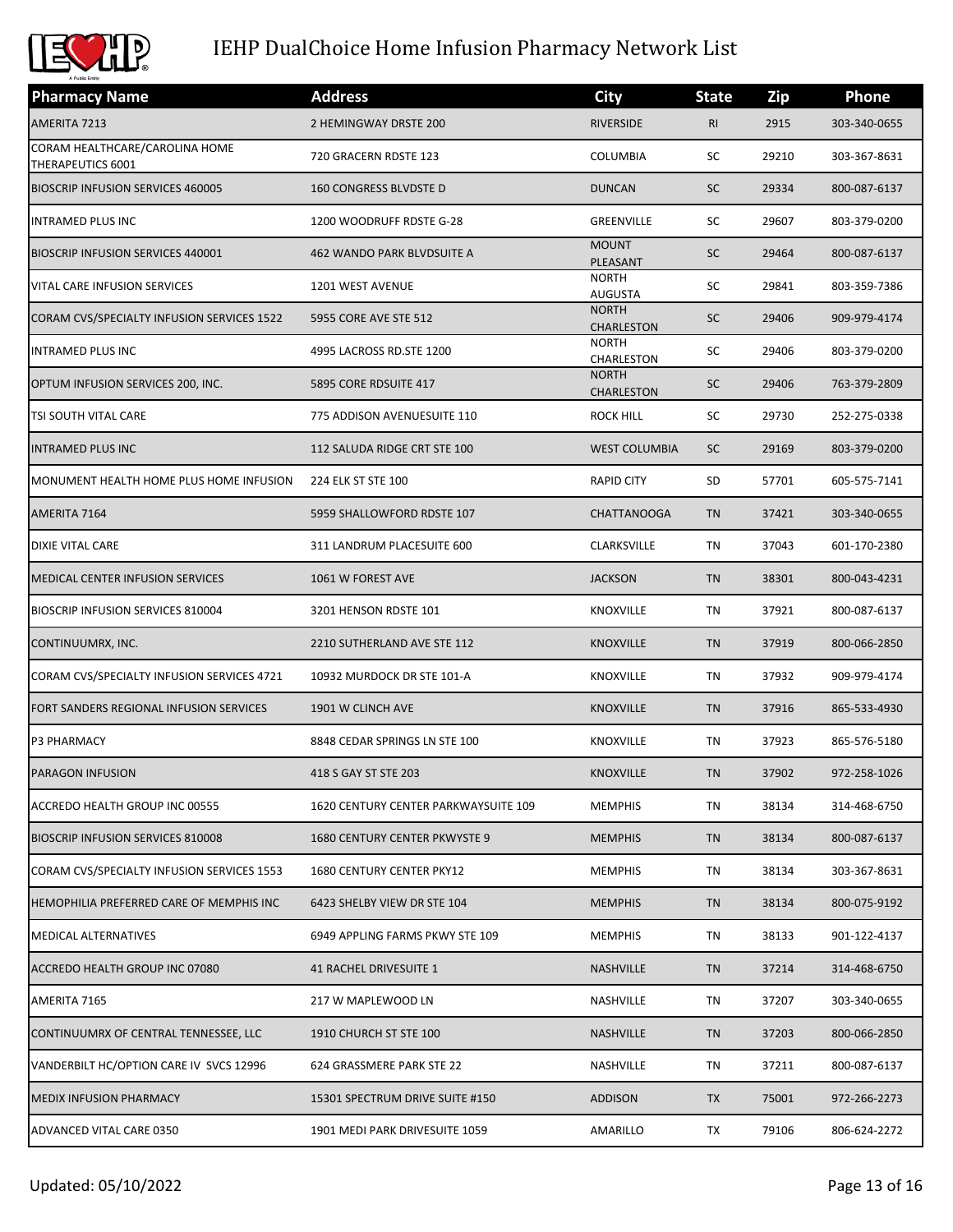

| <b>Pharmacy Name</b>                                                   | <b>Address</b>                                     | <b>City</b>           | <b>State</b> | Zip   | Phone        |
|------------------------------------------------------------------------|----------------------------------------------------|-----------------------|--------------|-------|--------------|
| AMERITA 7172                                                           | 603 QUAIL CREEK DR SPC 700                         | <b>AMARILLO</b>       | <b>TX</b>    | 79124 | 303-340-0655 |
| <b>MAXOR SPECIALTY PHARMACY</b>                                        | <b>102 SW 3RD AVE</b>                              | AMARILLO              | TX           | 79101 | 806-624-7782 |
| AMERITA 7169                                                           | 2101 DONLEY DR STE 105                             | <b>AUSTIN</b>         | <b>TX</b>    | 78758 | 303-340-0655 |
| BIOSCRIP INFUSION SERVICES 810026                                      | 5446 W HIGHWAY 290 STE 203STE 203                  | <b>AUSTIN</b>         | TX           | 78735 | 800-087-6137 |
| CORAM CVS/SPECIALTY INFUSION SERVICES 1528                             | 1905 A KRAMER LANESTE 500                          | <b>AUSTIN</b>         | <b>TX</b>    | 78758 | 909-979-4174 |
| <b>NUCARA PHARMACY 17</b>                                              | 6111 BURNET RD                                     | <b>AUSTIN</b>         | TX           | 78757 | 641-136-3440 |
| KARE HOME INFUSION PHARMACY                                            | 4225 GLADYS AVE STE A                              | <b>BEAUMONT</b>       | <b>TX</b>    | 77706 | 409-922-1055 |
| <b>US BIOSERVICES</b>                                                  | 5025 PLANO PARKWAYSUITE 100                        | CARROLLTON            | TX           | 75010 | 909-979-4174 |
| PARAGON INFUSION SERVICES, INC.                                        | <b>6523 TEAMWORK TRAIL</b>                         | <b>CORPUS CHRISTI</b> | <b>TX</b>    | 78417 | 972-258-1026 |
| CORAM CVS/SPECIALTY INFUSION SERVICES 5011                             | 10105 TECHNOLOGY BLVD WESTSUITE 102                | <b>DALLAS</b>         | TX           | 75220 | 303-367-8631 |
| <b>KABAFUSION TX</b>                                                   | 4950 WESTGROVE DRIVESUITE 100                      | <b>DALLAS</b>         | <b>TX</b>    | 75248 | 800-043-3020 |
| <b>METROPLEX VITAL CARE</b>                                            | 12700 HILLCREST ROADSUITE 218                      | <b>DALLAS</b>         | TX           | 75230 | 214-422-7645 |
| AMERITA 7171                                                           | 7338 REMCON CIRCLESTE 300                          | <b>EL PASO</b>        | <b>TX</b>    | 79912 | 303-340-0655 |
| CORAM CVS/SPECIALTY INFUSION SERVICES 1541                             | 3817 CONSTITUTION DR STE 300                       | EL PASO               | <b>TX</b>    | 79922 | 909-979-4174 |
| COOK CHILDRENS HOME HEALTH                                             | 1101 W VICKERY BLVD                                | <b>FORT WORTH</b>     | <b>TX</b>    | 76104 | 682-230-2409 |
| TEXAS HEALTH RESOURCES INFUSION PHARMACY                               | 1100 BRIDGEWOOD DRIVESTE. 107                      | FORT WORTH            | TX           | 76112 | 682-223-2423 |
| ACCREDO HEALTH GROUP INC 07037                                         | 9307 KIRBY DR                                      | <b>HOUSTON</b>        | <b>TX</b>    | 77054 | 314-468-6750 |
| AMERITA 7170                                                           | 4001 W SAM HOUSTON PKWY NSTE 120                   | <b>HOUSTON</b>        | <b>TX</b>    | 77043 | 303-340-0655 |
| CORAM CVS/SPECIALTY INFUSION SERVICES 1546                             | 10611 S SAM HOUSTON PKWY WSTE 200                  | <b>HOUSTON</b>        | <b>TX</b>    | 77071 | 303-367-8631 |
| <b>HEALTHQUEST INFUSION SERVICES</b>                                   | 1311 W SAM HOUSTON PKWY NSTE 100                   | <b>HOUSTON</b>        | TX           | 77043 | 832-261-3500 |
| OPTION CARE 12240                                                      | 9360 KIRBY DRSUITE 100                             | <b>HOUSTON</b>        | <b>TX</b>    | 77054 | 800-087-6137 |
| <b>PARAGON INFUSION CARE. INC.</b>                                     | 11691 WESTHEIMER ROADSUITE 1B                      | <b>HOUSTON</b>        | TX           | 77077 | 972-258-1026 |
| <b>SOUTHSIDE INFUSION</b>                                              | 7700 MAIN ST STE 210                               | <b>HOUSTON</b>        | <b>TX</b>    | 77030 | 713-366-8888 |
| ACCREDO HEALTH GROUP INC 07035                                         | 4343 WEST ROYAL LNSTE 124                          | <b>IRVING</b>         | TX           | 75063 | 314-468-6750 |
| AMERITA 7167                                                           | 8080 TRISTAR DR.STE 120                            | <b>IRVING</b>         | <b>TX</b>    | 75063 | 303-340-0655 |
| <b>OPTION CARE 15431</b>                                               | 6611 N BELT LINE RD STE 100                        | <b>IRVING</b>         | TX           | 75063 | 800-087-6137 |
| MEMORIAL HERMANN HOME HEALTH PHARMACY                                  | 21501 PARK ROW DR STE 210                          | <b>KATY</b>           | <b>TX</b>    | 77449 | 832-258-9071 |
| ARISTACARE HEALTH INC                                                  | 913 W LOOP 281 STE 105STE 105                      | LONGVIEW              | TX           | 75604 | 847-749-3995 |
| COVENANT HOME INFUSION: A DIVISION OF<br><b>METHODIST CHILDREN'S H</b> | 4002 22ND PL                                       | <b>LUBBOCK</b>        | <b>TX</b>    | 79410 | 806-672-6327 |
| <b>MAXOR SPECIALTY PHARMACY</b>                                        | 6101 43RD STREETSUITE C                            | <b>LUBBOCK</b>        | TX           | 79407 | 806-624-7782 |
| PARAGON INFUSION CARE, INC.                                            | 3033 W. PRESIDENT GEORGE BUSH HIGHWAYSUITE<br>100A | <b>PLANO</b>          | <b>TX</b>    | 75075 | 972-258-1026 |
| <b>KROGER SPECIALTY INFUSION TX</b>                                    | 1748 N GREENVILLE AVE                              | <b>RICHARDSON</b>     | TX           | 75081 | 513-376-1090 |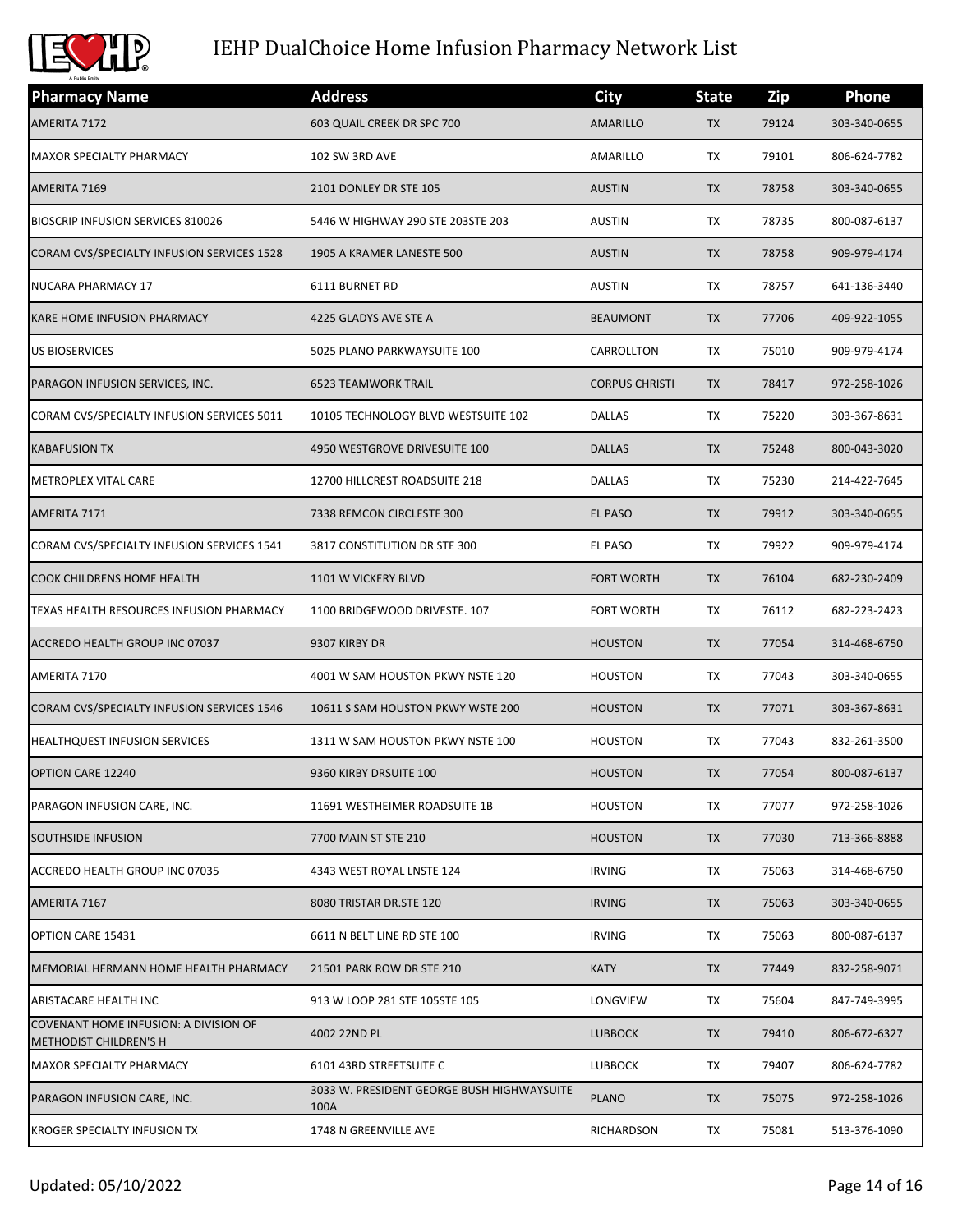

| <b>Pharmacy Name</b>                               | <b>Address</b>                         | <b>City</b>                  | <b>State</b> | Zip   | Phone        |
|----------------------------------------------------|----------------------------------------|------------------------------|--------------|-------|--------------|
| MEDWAY INFUSION SERVICES, LLC                      | 3123 EXECUTIVE DR                      | <b>SAN ANGELO</b>            | <b>TX</b>    | 76904 | 972-258-1026 |
| AMERITA 7168                                       | 6015 RANDOLPH BLVD                     | SAN ANTONIO                  | TX           | 78233 | 303-340-0655 |
| CORAM CVS/SPECIALTY INFUSION SERVICES 1578         | 10118 HUEBNER ROAD                     | <b>SAN ANTONIO</b>           | <b>TX</b>    | 78240 | 909-979-4174 |
| OPTION CARE 10005                                  | 14220 NORTHBROOKSUITE 100B             | SAN ANTONIO                  | <b>TX</b>    | 78232 | 800-087-6137 |
| PARAGON INFUSION CARE                              | 1922 DRY CREEK WAYSUITE 110            | <b>SAN ANTONIO</b>           | <b>TX</b>    | 78259 | 972-258-1026 |
| VITAL CARE OF SPRING                               | 5037B FM 2920 ROAD                     | SPRING                       | TX           | 77388 | 346-629-7172 |
| <b>SCOTT &amp; WHITE INFUSION SERVICE</b>          | 5701 AIRPORT RD POD M ROOM 164         | <b>TEMPLE</b>                | <b>TX</b>    | 76502 | 254-472-0130 |
| RED RIVER INFUSION PHARMACY OF TEXARKANA           | 1550 MOORES LNSUITE D                  | TEXARKANA                    | TX           | 75503 | 903-379-7435 |
| RED RIVER INFUSION PHARMACY OF TYLER               | 4801 TROUP HWY STE 402                 | <b>TYLER</b>                 | <b>TX</b>    | 75703 | 903-379-2753 |
| CORAM CVS/SPECIALTY INFUSION SERVICES 5031         | 120 W VINE ST STE 140                  | <b>MURRAY</b>                | UT           | 84107 | 909-979-4174 |
| UNIVERSITY OF UTAH HOME INFUSION PHARMACY<br>91081 | 6056 S FASHION SQUARE DRSUITE 1100     | <b>MURRAY</b>                | UT           | 84107 | 801-158-1019 |
| ACCREDO HEALTH GROUP INC 07024                     | 3488 S MAIN ST                         | SALT LAKE CITY               | UT           | 84115 | 314-468-6750 |
| AMERITA 7173                                       | 2446 S PROGRESS DR                     | SALT LAKE CITY               | UT           | 84119 | 303-340-0655 |
| OPTION CARE 16220                                  | 2233 S PRESIDENTS DRSTE B              | SALT LAKE CITY               | UT           | 84120 | 800-087-6137 |
| <b>BRISTOL HOME INFUSION</b>                       | 18377 WESTINGHOUSE RD                  | ABINGDON                     | VA           | 24210 | 276-667-3468 |
| BIOSCRIP INFUSION SERVICES 460001                  | 305 ASHCAKE RD                         | ASHLAND                      | VA           | 23005 | 800-087-6137 |
| <b>BIOSCRIP INFUSION SERVICES 420002</b>           | 4151 LAFAYETTE CENTER DR STE 600       | <b>CHANTILLY</b>             | VA           | 20151 | 312-294-2510 |
| CORAM CVS/SPECIALTY INFUSION SERVICES 1172         | 4115 PLEASANT VALLEY DRSTE 200         | CHANTILLY                    | VA           | 20151 | 303-367-8631 |
| UVA CONTINUUM HOME HEALTH CARE                     | 2205 FONTAINE AVESTE 104               | CHARLOTTESVILL<br>E          | VA           | 22903 | 434-492-5426 |
| <b>KABAFUSION VA</b>                               | 816 GREENBRIER CIRCLESUITE E           | CHESAPEAKE                   | VA           | 23320 | 800-043-3020 |
| PIEDMONT INFUSION SERVICES, INC                    | 111 MALL DRIVE                         | <b>DANVILLE</b>              | VA           | 24540 | 434-479-6387 |
| CN INFUSION RESOURCES INC. N/A                     | 1033 STERLING RDSUITE 102              | <b>HERNDON</b>               | VA           | 20170 | 561-195-0920 |
| <b>BIOSCRIP INFUSION SERVICES 460003</b>           | 5365 ROBIN HOOD RDSTE 200              | <b>NORFOLK</b>               | VA           | 23513 | 800-087-6137 |
| <b>GRANGER PHARMACY</b>                            | <b>601 BIOTECH DRSUITE 156</b>         | <b>NORTH</b><br>CHESTERFIELD | VA           | 23235 | 804-452-7384 |
| VITAL CARE OF RICHMOND                             | 9323 MIDLOTHIAN TPKE STE S             | <b>NORTH</b><br>CHESTERFIELD | VA           | 23235 | 804-455-1500 |
| SPECIALTY CARE RX LLC 1                            | 111 FASHION RD STE ABC                 | POUNDING MILL                | VA           | 24637 | 276-634-0284 |
| CORAM CVS/SPECIALTY INFUSION SERVICES 1611         | 1574 E PARHAM RD                       | <b>RICHMOND</b>              | VA           | 23228 | 303-367-8631 |
| <b>BIOSCRIP INFUSION SERVICES</b>                  | 7400 SUNNYBROOK DR STE #1              | ROANOKE                      | VA           | 24019 | 800-087-6137 |
| VALLEY VITAL CARE 3390                             | 250 N POPLAR AVE STE C                 | WAYNESBORO                   | VA           | 22980 | 540-056-3463 |
| BIOSCRIP INFUSION SERVICES 580002                  | 217 WOODSTOCK AVESUITE B               | <b>RUTLAND</b>               | VT           | 5701  | 800-087-6137 |
| <b>INFUSION SOLUTIONS</b>                          | 477 W HORTON RD                        | <b>BELLINGHAM</b>            | <b>WA</b>    | 98226 | 360-093-4892 |
| OPTION CARE 12246                                  | 728 134 ST. S.W. BUILDING A, SUITE 128 | <b>EVERETT</b>               | <b>WA</b>    | 98204 | 800-087-6137 |